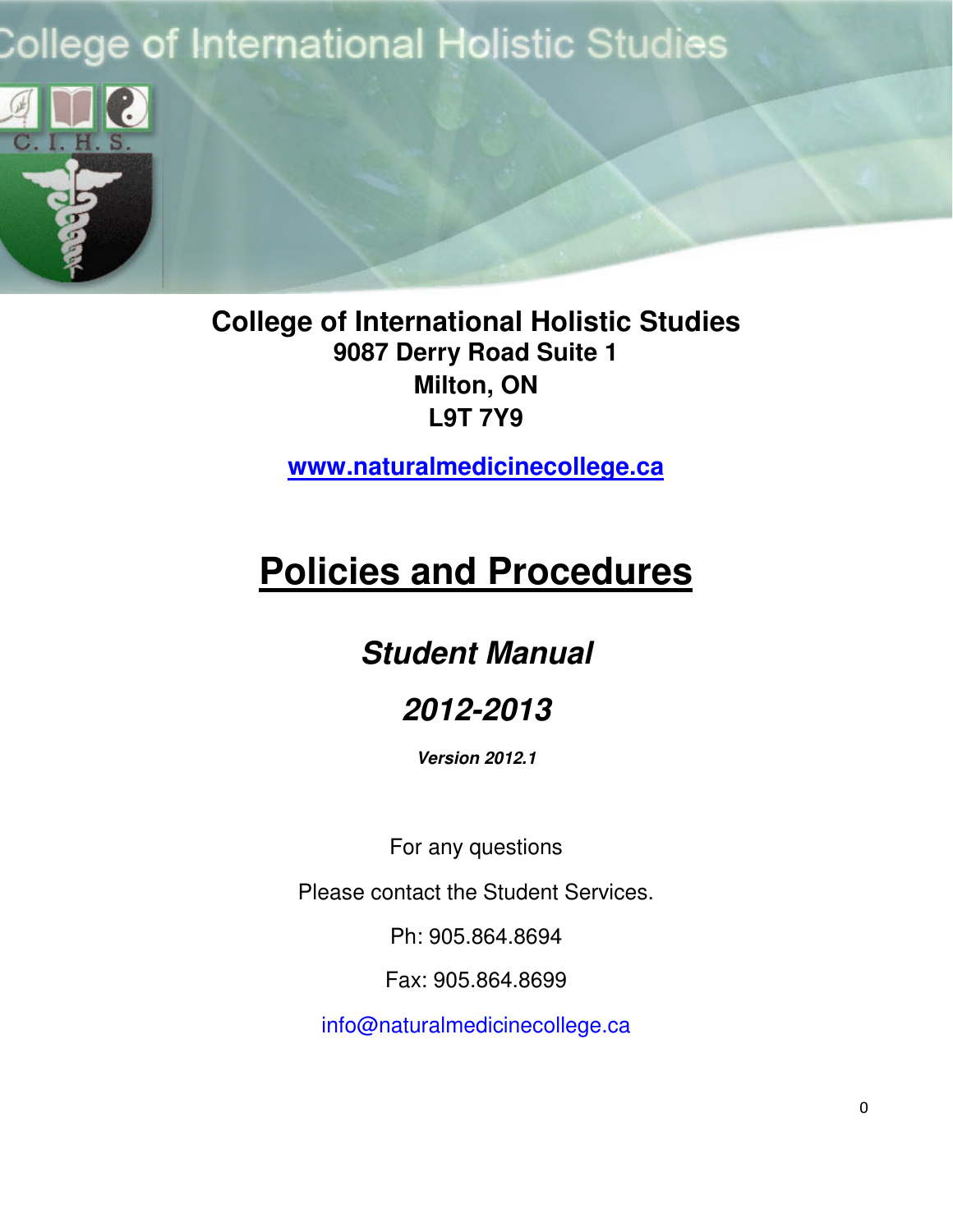### **Contents**

| Administration                                                                                                                                                                                                                                                                                                                                                                                | 3                                                              |
|-----------------------------------------------------------------------------------------------------------------------------------------------------------------------------------------------------------------------------------------------------------------------------------------------------------------------------------------------------------------------------------------------|----------------------------------------------------------------|
| <b>College Mission, Goals and Educational Objectives</b>                                                                                                                                                                                                                                                                                                                                      | 4                                                              |
| <b>Professional Conduct</b>                                                                                                                                                                                                                                                                                                                                                                   | 6                                                              |
| <b>Registration Guidelines</b>                                                                                                                                                                                                                                                                                                                                                                | 6                                                              |
| Procedures for Registration<br><b>Registration Prerequisites</b><br><b>Registration Tips</b><br>Getting Your Needs Met for Academic Advisement and Personal Assistance<br><b>Tuition and Fee Payment</b><br>Fees for Adding and Dropping Courses<br><b>Wait Lists</b><br>Extensions<br>Re-Opening A File<br><b>Student Tutorials</b><br><b>Missed Class Tutorials</b><br><b>Refund Policy</b> | 6<br>7<br>7<br>8<br>9<br>9<br>10<br>10<br>10<br>11<br>11<br>11 |
| <b>Financial Aid Services</b>                                                                                                                                                                                                                                                                                                                                                                 | 14                                                             |
| <b>Transfer Credit</b>                                                                                                                                                                                                                                                                                                                                                                        | 15                                                             |
| <b>Transfer Credit Policy</b><br><b>Transfer Credit Fees</b><br><b>Concurrent Transfer Credit</b><br><b>Transfer Credit Policy Guidelines</b><br>Important notes on Transfers                                                                                                                                                                                                                 | 15<br>15<br>15<br>16<br>17                                     |
| <b>Academic Progress and Standard Examinations</b>                                                                                                                                                                                                                                                                                                                                            | 18                                                             |
| Mid-Curriculum Examination<br><b>Comprehensive Examination</b><br><b>Challenge Examinations</b><br>Make-Up Examinations                                                                                                                                                                                                                                                                       | 18<br>19<br>19<br>19                                           |
| <b>CIHS Academic Policy</b>                                                                                                                                                                                                                                                                                                                                                                   | 20                                                             |
| <b>Unofficial Withdrawal</b><br>Leave of Absence<br>Policy for Student Attendance<br>Auditing                                                                                                                                                                                                                                                                                                 | 20<br>20<br>21                                                 |
| <b>Policy for Academic Performance</b><br><b>Correction of Grades</b><br><b>Academic Probation</b><br><b>Academic Counseling</b><br>Time Limit for Degree Completion                                                                                                                                                                                                                          | 22<br>23<br>23<br>24<br>25<br>1                                |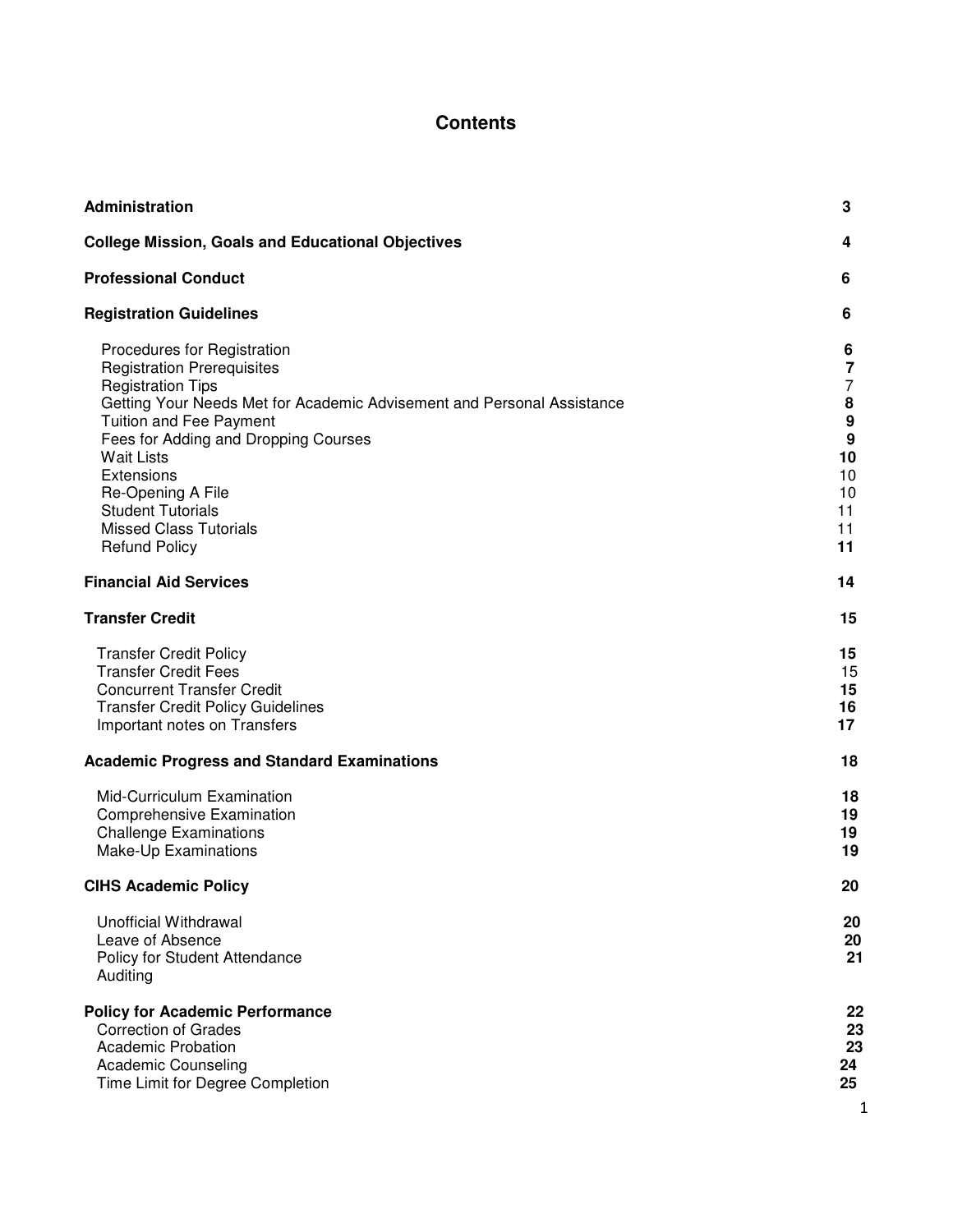| <b>General Regulations and Policies</b>                                                                                                                                                                                                                                                                                                                                                                  | 25                                     |
|----------------------------------------------------------------------------------------------------------------------------------------------------------------------------------------------------------------------------------------------------------------------------------------------------------------------------------------------------------------------------------------------------------|----------------------------------------|
| <b>General Classroom Regulations</b><br>Policy for Student Conduct<br>Termination, Suspension and Probation<br><b>Disciplinary Procedures</b>                                                                                                                                                                                                                                                            | 25<br>26<br>26<br>27                   |
| <b>Sexual Harassment Policy</b>                                                                                                                                                                                                                                                                                                                                                                          | 28                                     |
| Drug & Alcohol Abuse Policy                                                                                                                                                                                                                                                                                                                                                                              | 31                                     |
| <b>Student Rights and Responsibilities</b>                                                                                                                                                                                                                                                                                                                                                               | 32                                     |
| Student Rights as Related to Withdrawals and Leaves of Absence<br>Student Rights as Related to Minimum Grade and Attendance Requirements<br>Accommodations and the Americans With Disabilities Act<br>Students Rights as Related to Professionalism & Student Etiquette<br>Student Rights as Related to Student Health Services<br><b>Student Right to Records</b><br><b>Student Complaint Procedure</b> | 32<br>32<br>32<br>33<br>33<br>33<br>33 |
| <b>Non-Discrimination Policy</b>                                                                                                                                                                                                                                                                                                                                                                         | 35                                     |
| <b>Licensing Information</b>                                                                                                                                                                                                                                                                                                                                                                             | 35                                     |
| <b>Student Services</b>                                                                                                                                                                                                                                                                                                                                                                                  | 35                                     |
| Library<br>Communication<br><b>Student Health Services</b><br>Change of Name or Address<br><b>Requesting CIHS Transcripts</b>                                                                                                                                                                                                                                                                            | 35<br>36<br>37<br>37<br>37             |
| <b>Study Tips</b>                                                                                                                                                                                                                                                                                                                                                                                        | 38                                     |
| <b>Student Receipt and Acknowledgement</b>                                                                                                                                                                                                                                                                                                                                                               | 39                                     |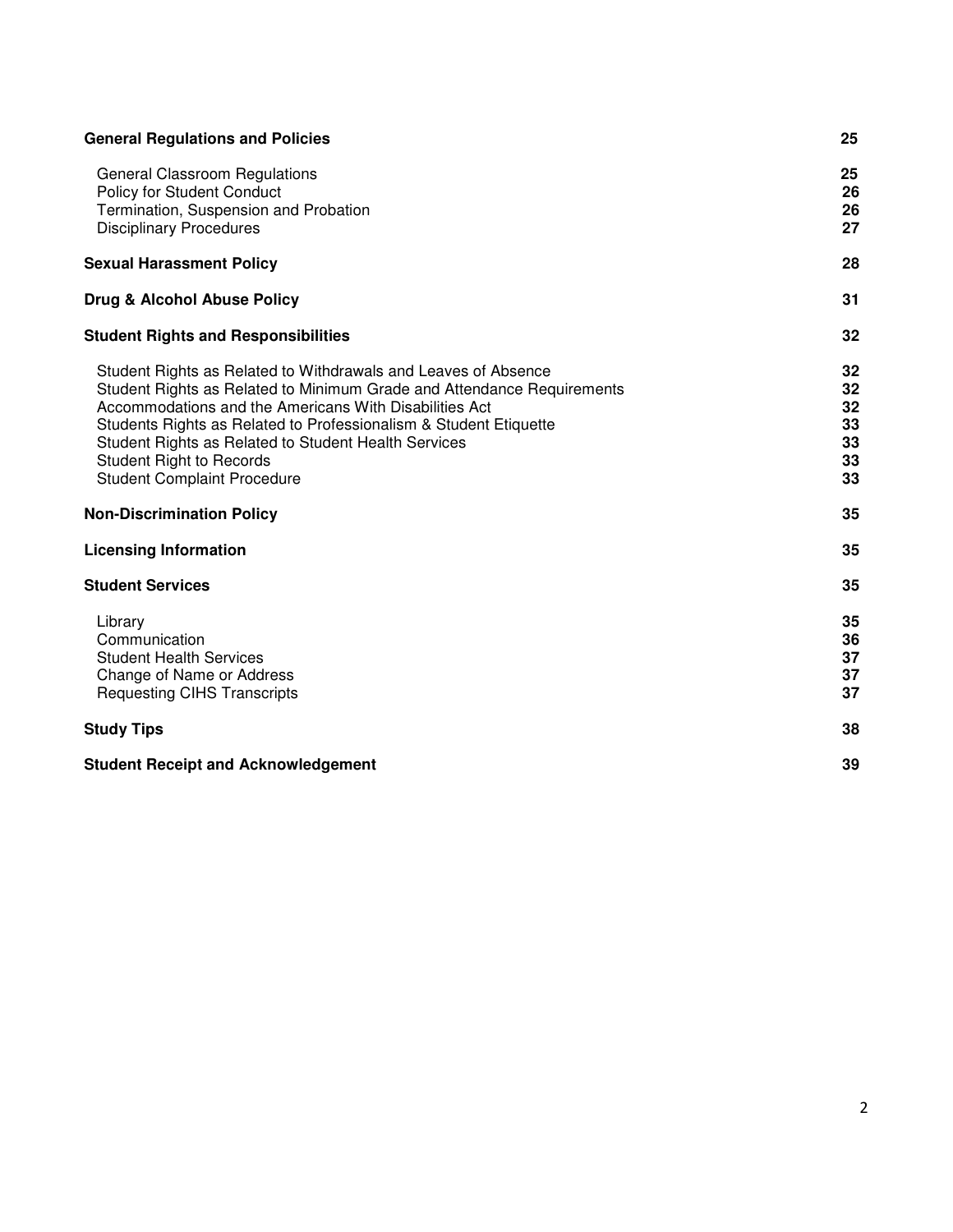# **Administration**

#### **Chief Executive Officers**

Linda Henderson DCT(P), DTCM, HD, DNM, CBS, OSJ

**Student Registrar**  Cheryl Sellors

**Dean of Student Services/Teacher Liaison**  Dr. Anthony Speroni ND, DCM(P)

**Financial Aid Officer** Linda Henderson

**Clinic Manager**  Linda Henderson

The Student Manual **of The College of International Holistic Studies (CIHS)** is published to provide Students and the public with information about the educational programs and policies of the College. Students are responsible for reading, understanding and following all policies and information contained herein. All contents are subject to change by the College authorities without notice.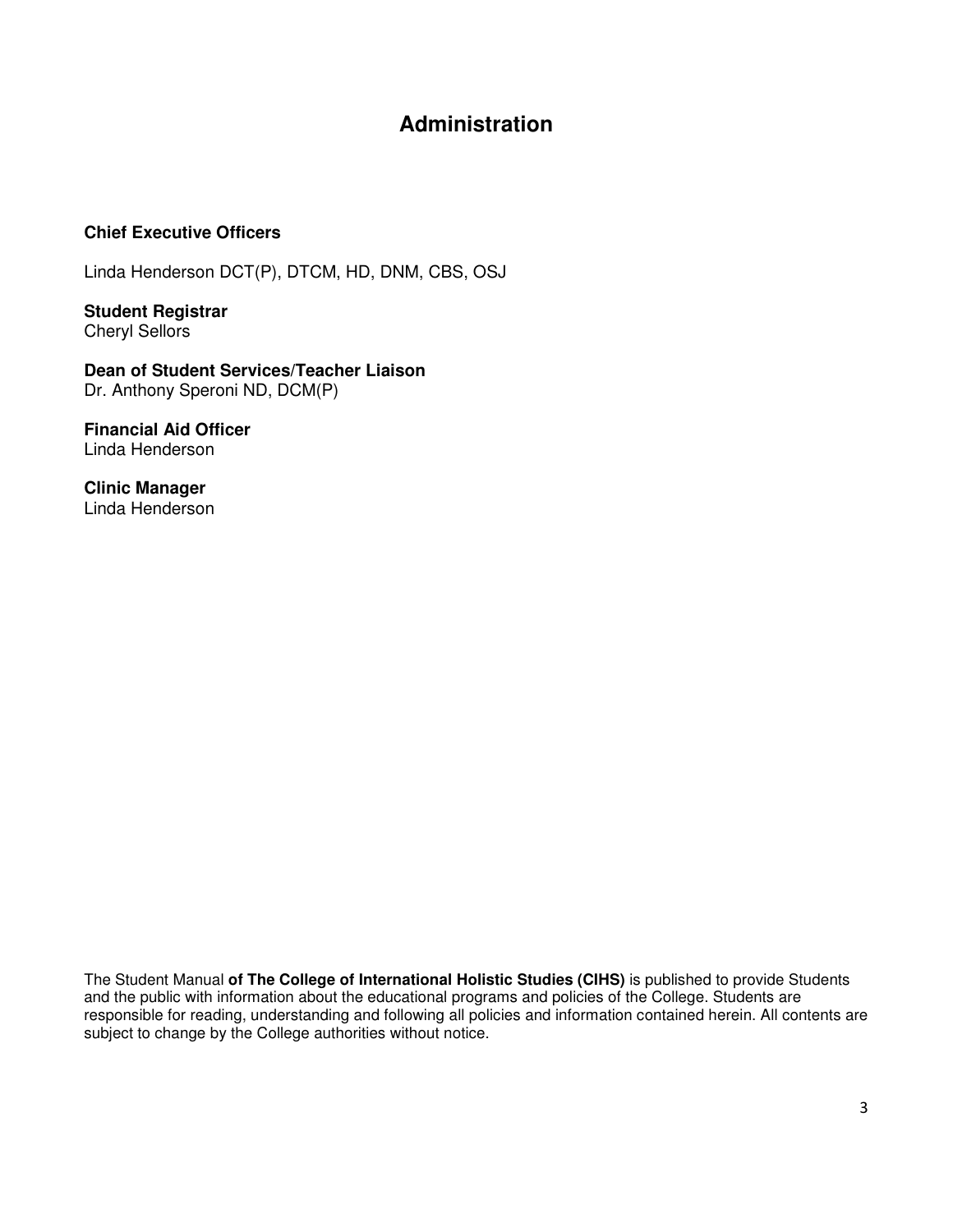# **Our Mission**

Welcome to **THE COLLEGE OF INTERNATIONAL HOLISTIC STUDIES**, or CIHS. CIHS offers personal and professional training in the Healing Arts and Sciences. Our online programs provide cutting edge learning in your own home. All courses have as their underlying philosophy that Nature provides the tools for healing. Natural therapies strive to stimulate the body's own healing energies using these tools of nature. CIHS combines the latest scientific research and technology with ageless truths practiced by historical tried and proven methods. We invite you to discover a wonderful, natural world of holistic health therapies

# **Our Purpose is to help YOU fulfill YOURS!**

The College of International Holistic Studies (CIHS) is built on a firm foundation; synergistically blending the rigor of medical science with the time tested power of natural, complementary and integrated therapies. Every teacher at CIHS has been hand picked for their ability to blend both the science and art of healing. Each course and program, is designed to provide students with practical knowledge and experience in healing using real world tools, and the consciousness to appreciate the metaphysical tools our souls provide.

CIHS is dedicated to serving students who care about themselves and the lives of others. Students may be seeking greater awareness or healthier wholeness for themselves or a loved one. They may wish to gain a professional designation to open a practice Perhaps they see themselves becoming spiritual coaches. At CIHS we combine the sciences of the body with the art of the mind and the passion of the soul.

Our purpose is to allow students to learn what they feel drawn to and pick from a multidisciplinary array of choices offered in a variety of formats, from self study to classroom clinic. When choosing courses to help you fulfill your life purpose, we suggest you do what we did in creating CIHS; **Engage Your Mind, Body, Heart, and Soul!** 

Courses at CIHS operate under an Open University style system, giving students the flexibility to plan their study to suit their lifestyle. A wide variety of courses are offered, from Diploma programs for professional qualifications to courses for general interest and personal growth. For those who are unable to take time from their careers and families for on campus study, most of the courses at CIHS may be learned at home through our Online Virtual Classroom. Programs combine theory with practical hands-on video training for completion.

It is recommended that prospective students make a phone appointment with the Registrar for assistance in planning their individual study program. Whether students envision a career as a professional Nutritionalist or a Quantum Biofeedback practitioner, or prefer to learn the art and science of health care for personal enjoyment, our aim is to provide quality education.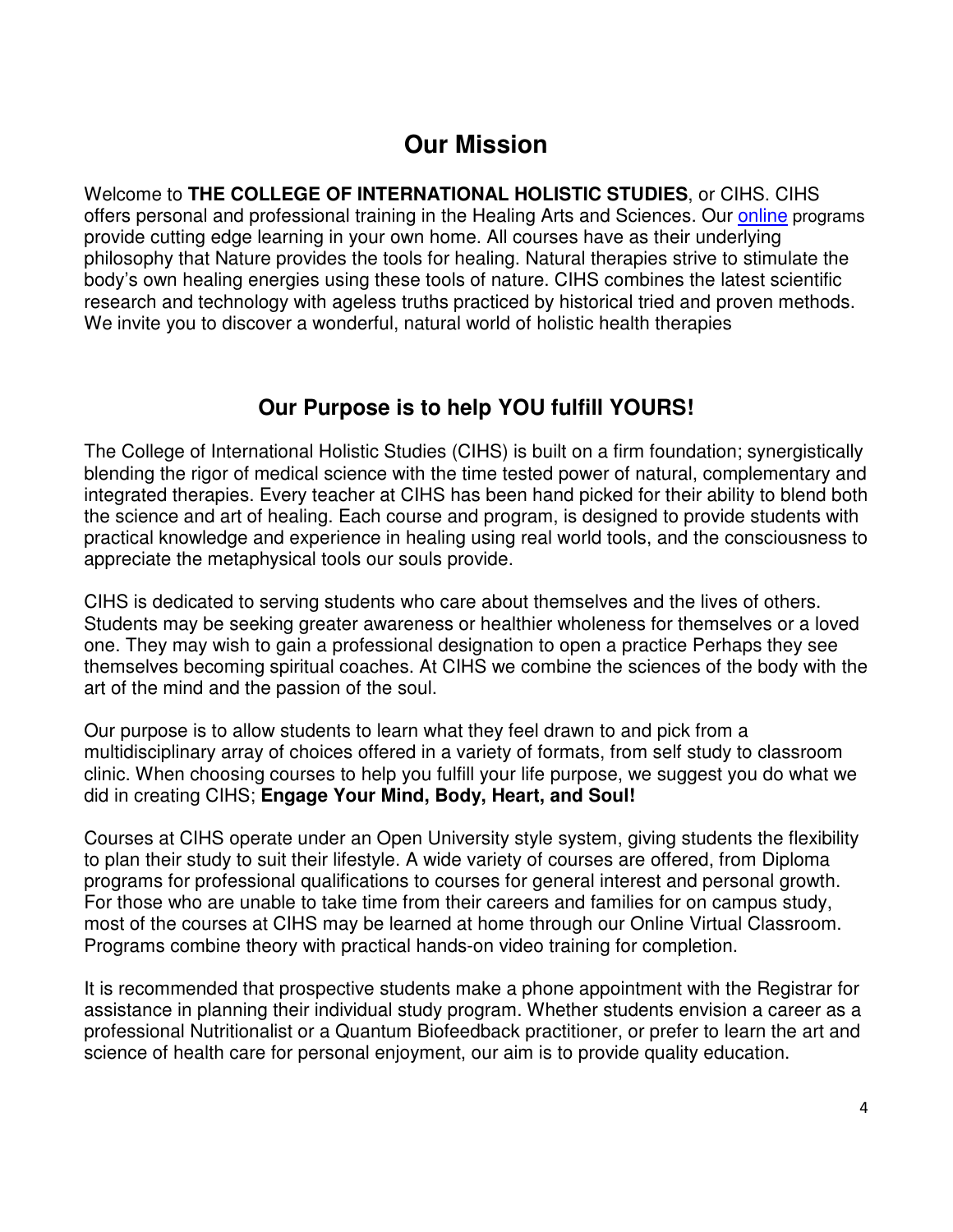Our professional programs are recognized and accredited at Provincial, Federal and International levels assuring students of the highest course standards.

Education is provided by qualified Registered Instructors who are also successful practicing therapists.

# **Professional Training Clinic**

Clinic days are available at Halton Holistic Healthcare to support case studies if the student resides in the local area of the school. Our professional healthcare clinic provides students with invaluable experience assessing patients under the supervision of an experienced practitioner. Clinical training is an integral part of professional training. A number of the School's instructors participate in supervision of various clinics, giving students exposure to a wide variety of practitioner styles.

# **Educational Standards**

CIHS provides education of the highest standard, with one of the most comprehensive holistic medicine programs in Canada and is a recognized educational institution with the Federal Government. Through affiliations with numerous national and international accreditation organizations and boards, CIHS offers certification in a variety of therapeutic skills and methodologies.

.

**YOU Provide the Passion… WE Provide the Opportunity!**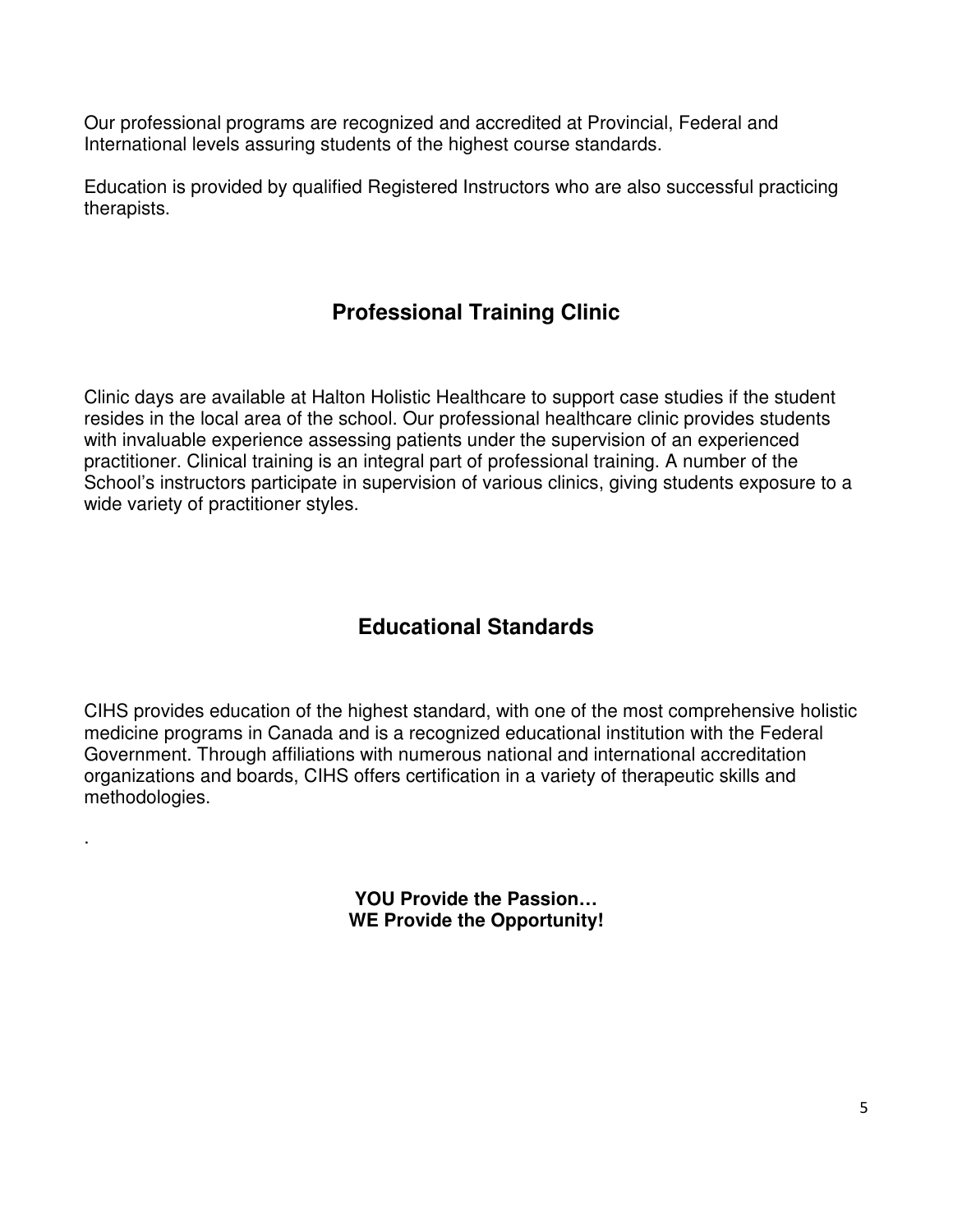### **PROFESSIONAL CONDUCT**

Students are expected to maintain and demonstrate "Professional Conduct" at all times. Failure to maintain professional standards may result in a Student being placed on Probation and/or being dismissed permanently from the College.

Professional conduct is defined as behavior that is appropriate for individuals working as health care providers in direct contact with the public and with responsibility for patient care.

CIHS Students are expected to accept personal responsibility for creating and maintaining the conditions that enable them to succeed in their programs. These conditions include:

| <b>Punctuality:</b>     | Be where you are committed to be, when you are committed to be there.                                                                                              |
|-------------------------|--------------------------------------------------------------------------------------------------------------------------------------------------------------------|
| <b>Preparation:</b>     | Be emotionally, physically, and mentally prepared to actively learn and<br>participate.                                                                            |
| <b>Future Practice:</b> | Relate to others and within the College with professionalism in<br>preparation for your future role as a graduate practitioner of CIHS.                            |
| <b>Responsibility:</b>  | Take responsibility for knowing and following the information, policies<br>and expectations of you as both Student and future practitioner of Natural<br>Medicine. |
| Respect:                | Demonstrate respect for others in all encounters, including those with<br>colleagues, teachers, staff and patients/clients.                                        |

### **REGISTRATION GUIDELINES**

### **Procedure for Registration**

Students "self-register" for courses through the Student registration tab located on our website www.naturalmedicinecollege.ca

**NOTE**: To self-register, **you must have completed all financial arrangements with the Financial Officer** prior to registering.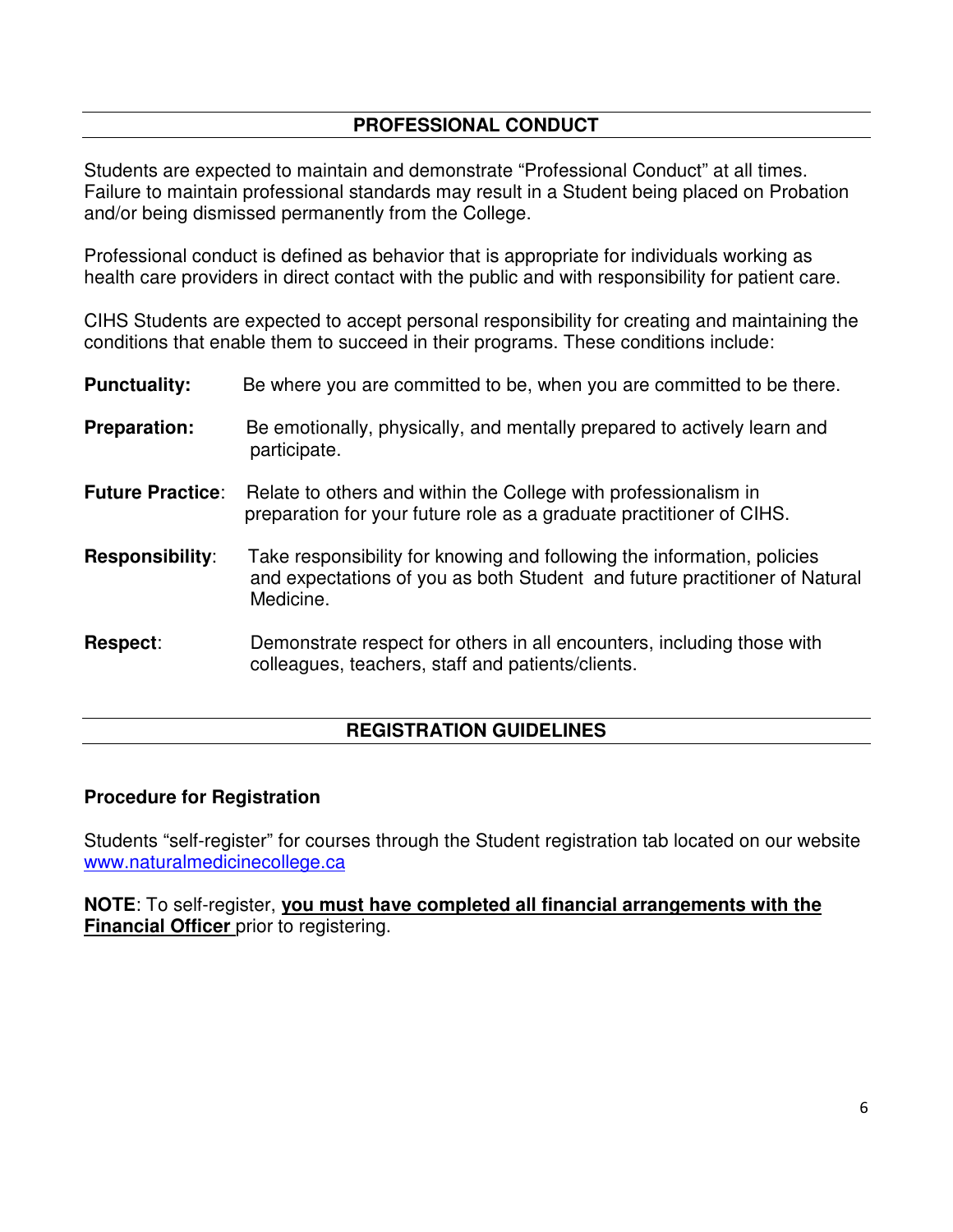### **Registration Prerequisites**

- 1. All unpaid course balances must be cleared or Student Registration will be blocked.
- 2. Admissions documentation must be complete. If a Student file has been marked as "Conditionally Accepted," that Student can only register by making a phone appointment with the Financial Officer or the Dean of Students .
- 3. Course prerequisites must be completed, including transfer credits needed to meet prerequisite requirements for enrollment in any class in the curriculum. Course prerequisites are listed with all Course Descriptions on the Website.
- 4. Halton Holistic Healthcare or any other Clinical Internship will require a valid CPR/First Aid card (8 hours first aid plus adult/infant/child CPR from Canadian/American Red Cross or Canadian/American Heart Association or St. John Ambulance).

 NOTE: Students may be asked to complete Faculty Evaluations to provide quantitative and qualitative feedback and assessments of all coursework and all instructors. The Academic Dean reviews all evaluations and uses them in making improvements in coursework and faculty training and staffing.

### **STUDENTS ARE RESPONSIBLE AND ACCOUNTABLE FOR CONFIRMING ALL CLASSES AND DROPPING ANY COURSES THEY NO LONGER WISH TO TAKE.**

### **Registration Tips**

- 1. **Confirm your name and address on the registration printout.** Students are responsible for keeping the Office notified of a current and accurate mailing address, telephone contact number and email address. Students are responsible for reading all mailings (regular or email) from the College as well as telephone contacts made (e.g., by the Registrar regarding Wait List changes).
- 2. If you choose to go on a Wait List for a class write it down.
- 3. Prerequisites are determined by the current website, or brochure.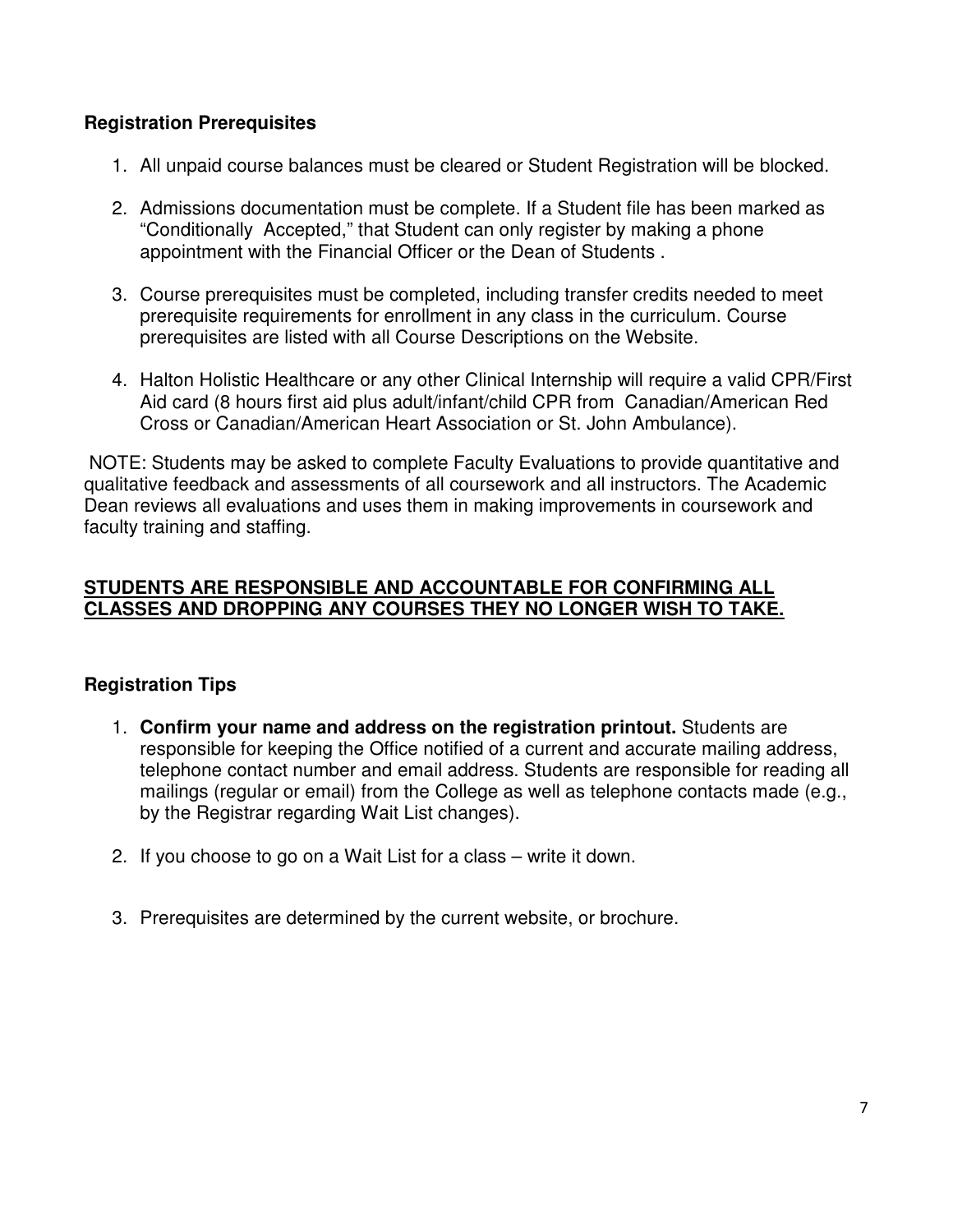### **GETTING YOUR NEEDS MET FOR ACADEMIC ADVISEMENT AND PERSONAL ASSISTANCE**

The **Dean of Students** will be available to Students for Academic Counseling and Assistance as well as to assist any Student with problems or concerns during their time at CIHS.

**Students with true emergencies** will be assisted as quickly as possible by the Dean of the College. Students needing immediate assistance for emergencies should speak with the Administration Desk Staff Person and request an immediate **emergency phone**  meeting with the Dean of the College and one will be made available as soon as possible. Students can call or email the Administration Desk (905-864-8694) to schedule emergency or regular appointments. You do **not need to tell the Administration Desk Staff the content of your emergency** but only that you have an emergency that requires immediate (or as close to immediate as possible) assistance.

To make an appointment with the Dean of Students please contact the Administration Desk Staff Person (905-864-8694) and ask for an appointment with the Dean at a day and time that works with your schedule. A routine question or concern about registration can be asked of the Student Administrator directly (905-864-8694 or in person in the Office) but required Academic Counseling and Assistance (including adding or dropping a class) should be scheduled formally on the Calendar of either Dean of the College or the Dean of Students to ensure you are given the time you need for these meetings. The Administrative Desk Staff person will ask what you are scheduling a meeting for and you need only indicate "academic advisement" or other general topic so she can make an appointment that is long enough to meet your needs.

This process of scheduling meetings with the Administrative Desk staff on the Calendars of the Dean of the College and/or the Dean of Students is most effective and responsive to meeting Student needs for assistance, information, the opportunity to discuss any problem, or any other topic Students wish to discuss (in privacy and with confidentiality).

Academics staff want to meet the needs of all Students (both routine and emergency) and doing so by scheduling appointments will guarantee you have the access to the resources you deserve and need.

### **YOU ARE ACCOUNTABLE FOR CONFIRMING THAT YOUR REGISTRATION HAS BEEN COMPLETED**.

.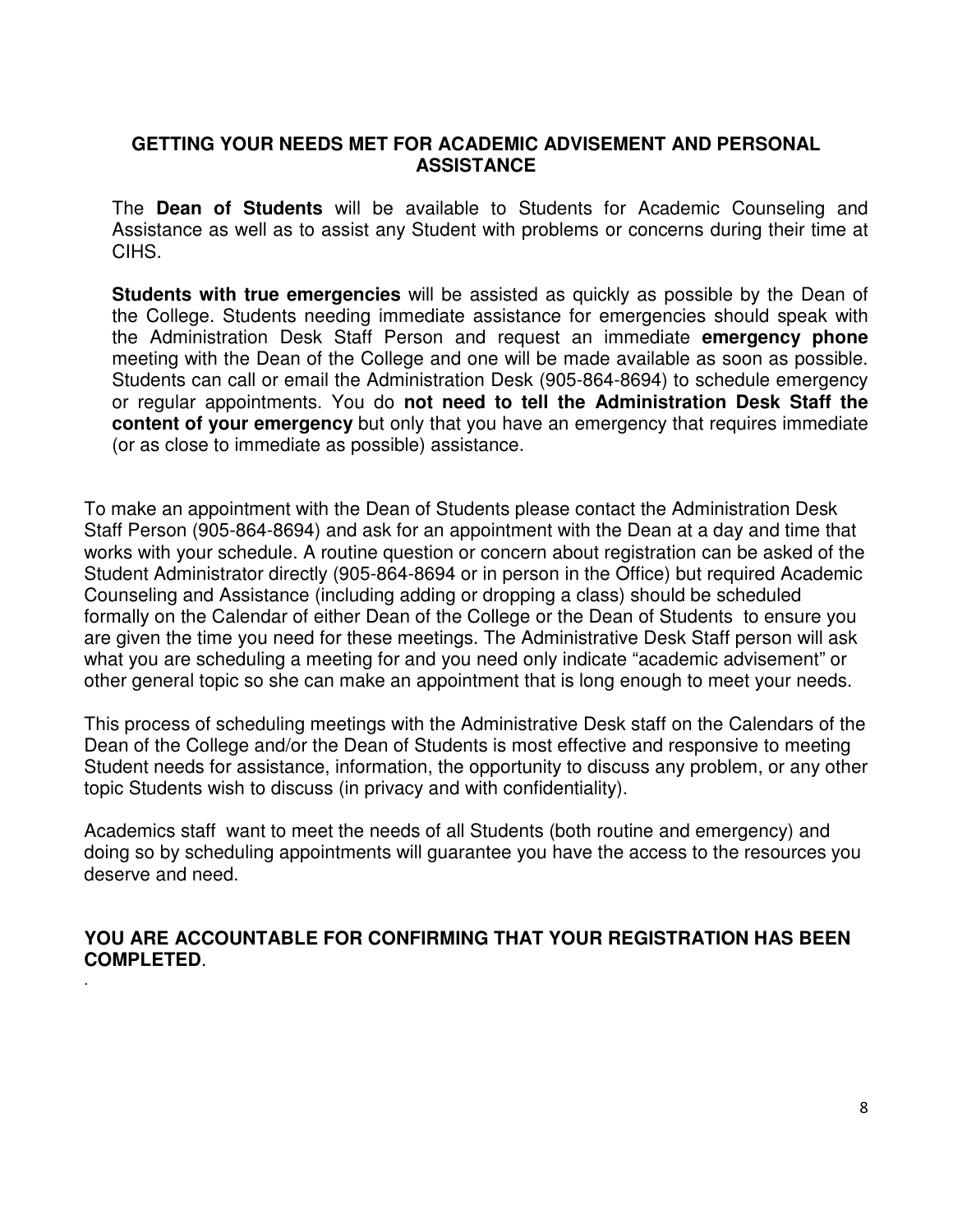# **Tuition and Fee Payment**

The Seventy-Five dollar (\$75.00) registration is due at the time of registration. Tuition is due in full on the first day of the program of study unless prior financial arrangements have been made with the Chief Financial Officer. If you are planning on paying for your tuition with financial aid, we advise you to consult with our Chief Financial Officer so that you apply in time to budget your money prior to the start of the program of study.

A Student's account balance must be cleared prior to registering for a subsequent program or course. Students with outstanding monies owed are barred from registration until the balance is paid. Any Student who has not brought his/her outstanding balance up-to-date at the time of either transfer or graduation will not be permitted to do either. CIHS reserves the right to deny a certification of completion, graduation diploma, or transcript to any Student whose financial responsibilities to the College have not been met in full.

# **Fees for Adding and Dropping Modules within a Program**

Students may add or drop a module at any time during the 2 - 3 day **registration** period. There is no fee charged for modules dropped during the registration period.

To add or drop a module after the registration period, students must complete and submit an Add/Drop form to the Administration Desk. Completed forms will be processed in order of receipt by the College Chief Financial Officer.

Once the Registration period is complete and until the first day that permissions are given in the Virtual Classroom or the Wiley Plus classroom, a \$10 fee per module will be assessed for each academic module drop transaction.

Once online permissions are given and passwords sent to the Student, no modules can be dropped that the student has been given permissions.

In order to receive a full tuition refund, online classes must be dropped before permissions are given to access the Virtual Classroom or the Wiley Plus classroom – usually 2-3 business days after registration has been accepted. In Class modules dropped after the first class meeting, are subject to the refund policy (see Tables 1-3).

If a Student drops a 10 or 11 month program after the 7th in class meeting, the Student will receive a grade of "W" for withdrawn on his/her transcript. Students may only withdraw from a 10 or 11-month program before the 9th in class meeting (Table 1). If a Student drops a 10 or 11-month program at or beyond the 9th class meeting, the Student will receive a grade of "F" for failure on his/her transcript.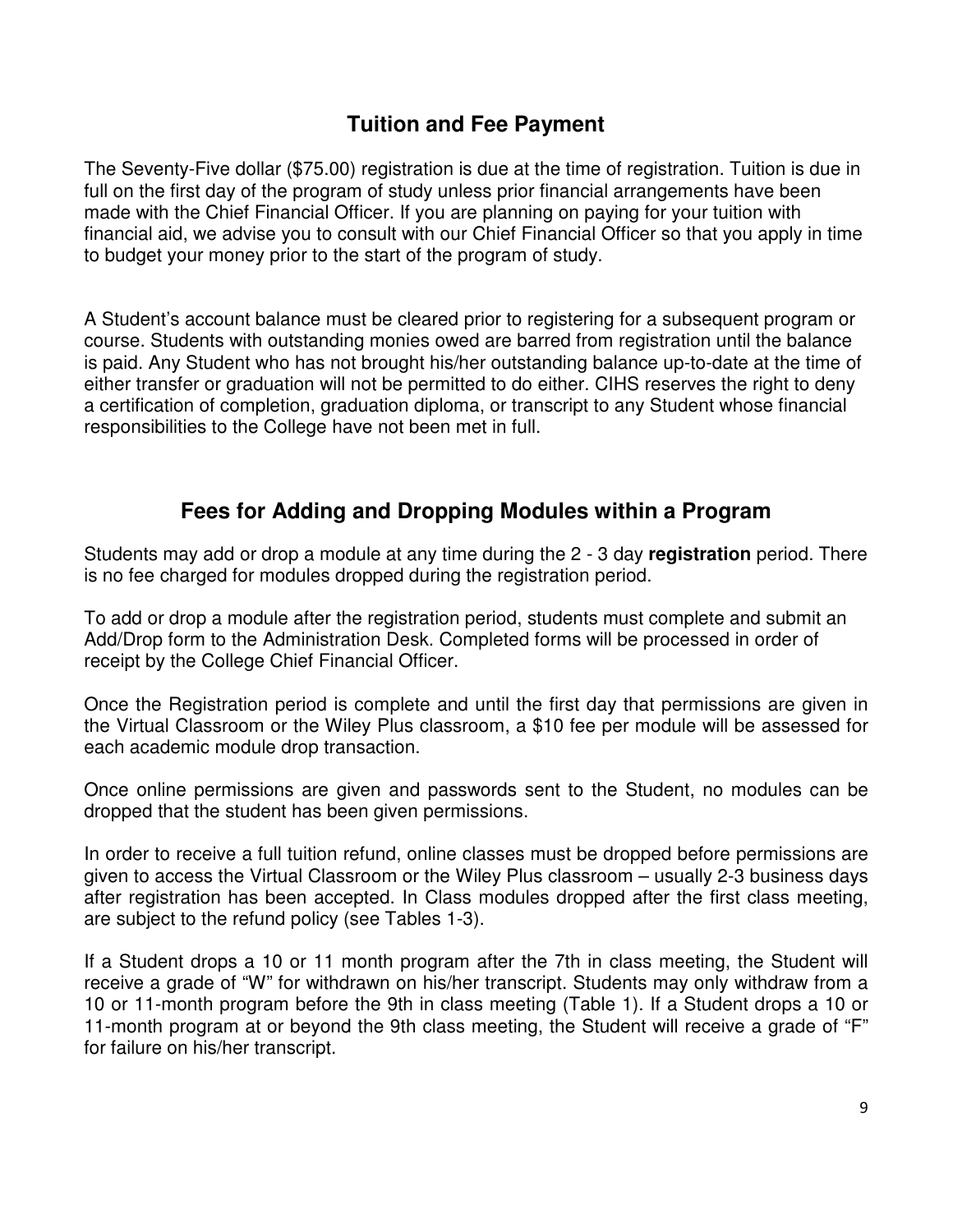**Failure to officially drop a module or a full program will result in full tuition charges for the program, and a failing grade.** 

Programs/modules with low enrollment may be cancelled in any semester.

# **Wait Lists**

During the registration period, if a desired Program/module is at maximum capacity, the Student will be presented with the option of adding their name to the **Wait List** for that Program/module. This applies to in class programs and courses only. The Online Virtual Classroom has unlimited capacity.

Wait Lists are reviewed during registration and, as space becomes available, the next person on the Wait List for a Program/module will be added to the Program/module and notified via email or telephone. If you are added from a Wait List and do not wish to take that Program/module, please notify the Administration Office immediately. A Student will not be assessed a drop fee if he/she is automatically added from the wait list and no longer wishes to take the Program/module.

### **NOTE:**

**Instructors may not add Students to their courses nor give Students official permission to add or sit in on any course**. To be enrolled or added to any course Students must follow registration procedures including having Add requests processed by the Academics Department (Registrar) only. Students who have not been added officially by the Registrar to any Program/module will not receive credit or a grade for that course. Student may not "sit in" on any class for which they are not officially registered without approval by the Registrar or Dean of the College.

### **Extensions**

Students are permitted to apply for a 6 month extension to allow completion of Course Work, Dissertation, Case Studies, etc. The fee for the extension is **\$150** and there is an **academic penalty of 20%** of the value of the incomplete work. For example, if a student requests an extension for a dissertation valued at 20 points of their total grade they must pay \$150 and their submitted work from the extension will now have a value of no more than 16 points (20% of 20 points = 4 point penalty)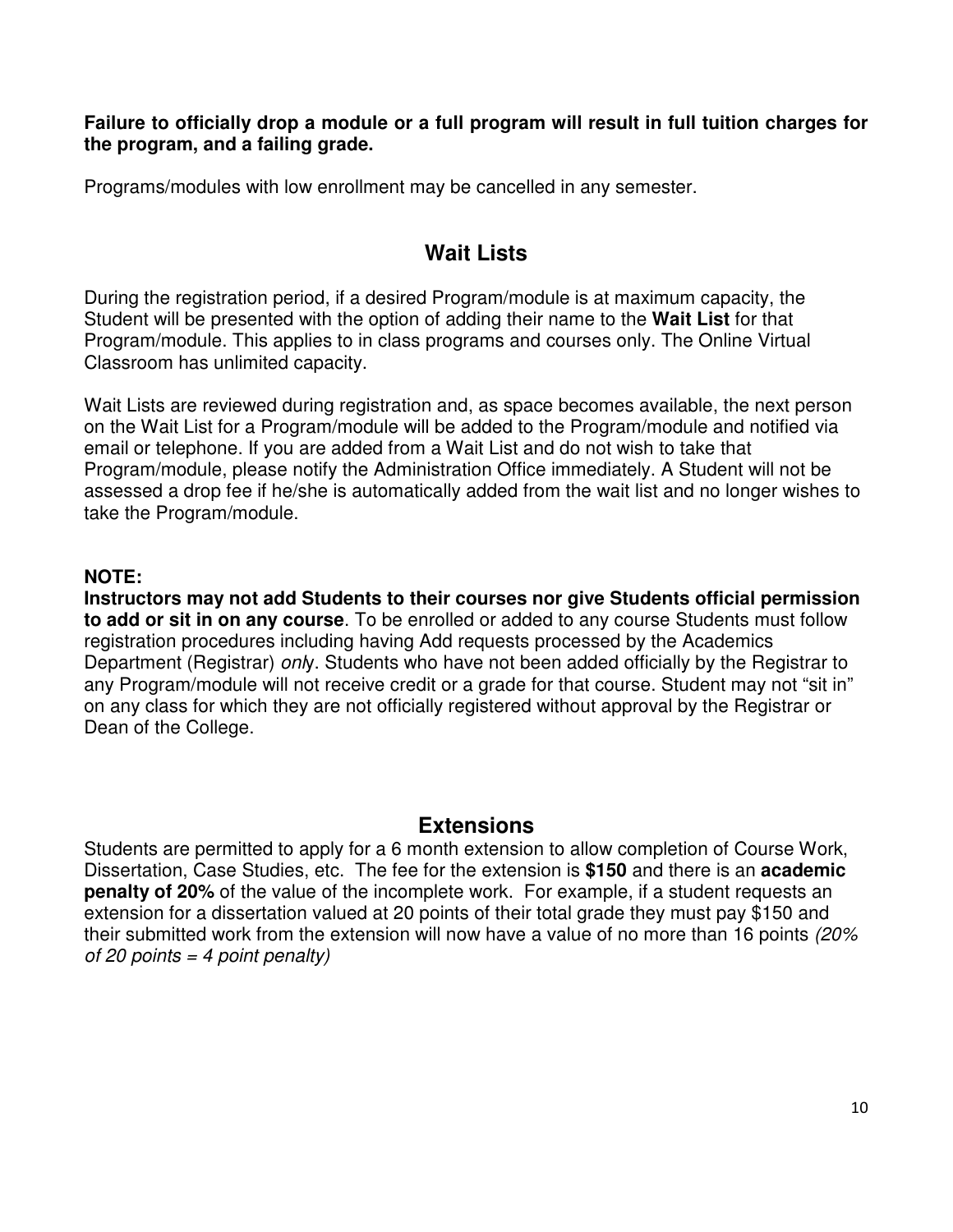# **Re-Opening a File**

Students whose files are closed due to inactivity (1 year) may be reopened for a maximum of 6 months at a cost of \$200. The academic penalty of 20% will be in effect for any unfinished course material as explained in "Extensions"

# . **Student Tutorials**

Students who require assistance with their course materials may request a tutorial at a cost of \$75 per hour with a one (1) hour minimum.

# **Missed Class Tutorials**

Students who miss a class and wish a tutorial to catch up with their classmates may do so at a cost of \$60 per hour with a four (4) hour minimum.

# **Refund Policy**

### REFUNDS IN THE CASES OF WITHDRAWAL OR DISMISSAL

### FOR **ONLINE ONLY** COURSES OR DIPLOMAS

Refunds will be issued in the format of original method of payment. All materials must be returned to The College of International Holistic Studies (herein C.I.H.S.) accompanied by a written notice of withdrawal before any refund is issued. For prepaid courses in a diploma program, refunds will only be issued if all materials are returned **unused and unopened within 30 days of payment** provided Student has not received permissions to the program and/or course in question and has never logged into the Virtual Classroom or the Wiley Plus classroom.

Refund entitlement is calculated on the total fees paid under the Registration Form (contract) less the non-refundable registration fee of Seventy-Five dollars (\$75.00). Where total fees have not yet been collected, C.I.H.S. is not responsible for refunding more than has been collected to date.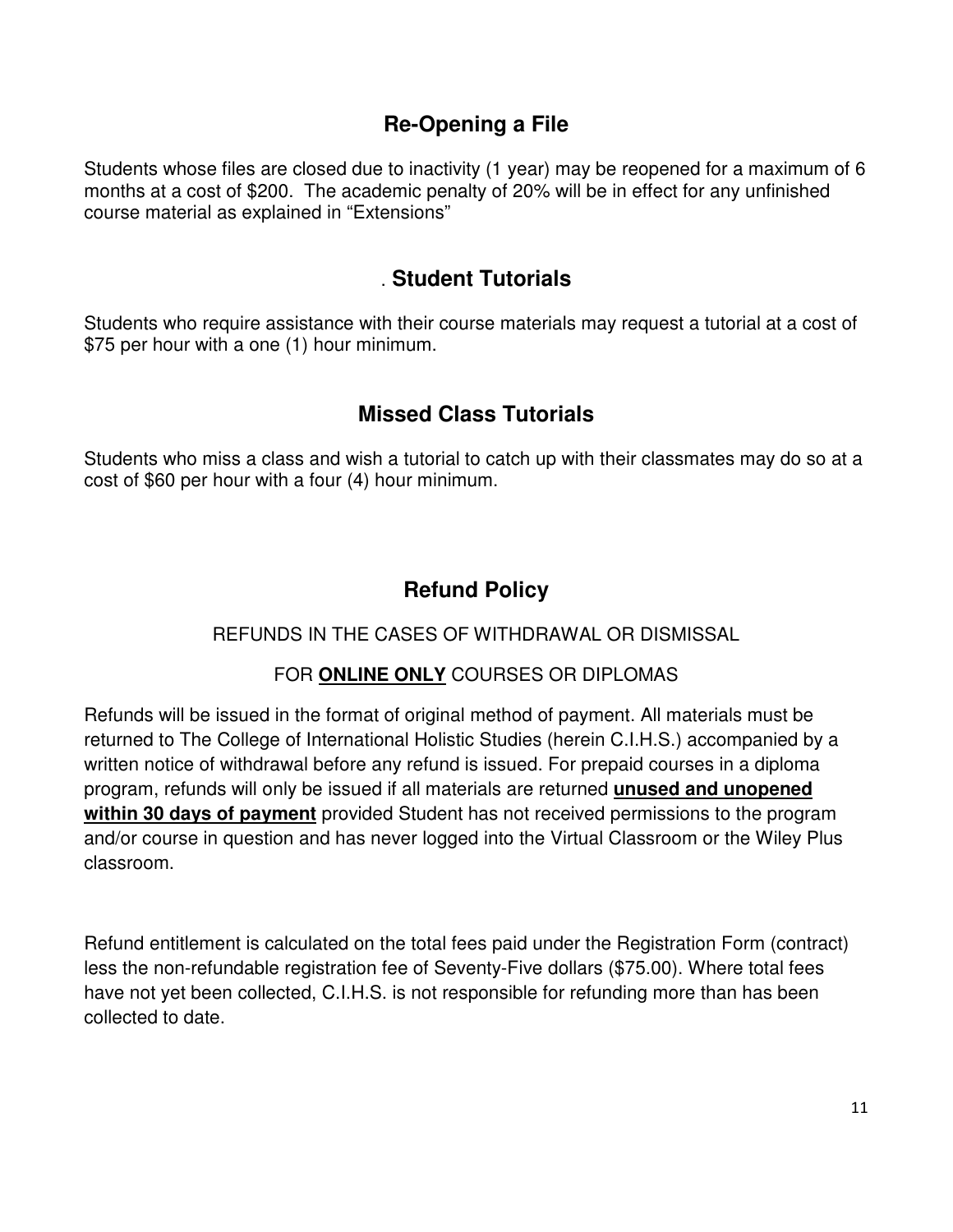### **Refunds before the first 15 days:**

- a) If email/written notice of withdrawal is received by C.I.H.S. 2 3 business days or more **before** permissions are given and before the commencement of instruction specified in the contract, C.I.H.S. will retain the Seventy-Five dollar (\$75.00) registration fee.
- b) If written notice of withdrawal is received by C.I.H.S. less than fifteen (15) calendar days after permissions are granted and the commencement of instruction specified in the contract has begun and the Student has logged into the Virtual Classroom or the Wiley Plus Classroom, C.I.H.S. will retain 50% of the total fees due under the contract.

### **Refunds after the 14th day**

If written notice of withdrawal is received by C.I.H.S., or a student is dismissed within fifteen (15) calendar days of start date specified in the contract, C.I.H.S. will retain 100% of the total fees due under the contract .

# **Refund Policy for In Class Programs/Courses**

If notice of written cancellation (emails will only be accepted if substantiated with mailed written notice) is made up to 2 weeks **prior** to the beginning of a program/module, the refund shall be 100% of the amount paid for instructional charges (less deposit and administration fees – equal to the lesser of 20 per cent of the full amount of the fee and \$500.00). If a Student withdraws or drops a class after **the first class meeting and before the 8th class meeting, the tuition refund will be pro-rated per Tables 1, 2 and 3.** 

### **Please note that 'Class' refers to one (1) physical day in classroom. For example one three (3) day module consists of three (3) Class Meetings.**

The date of the drop will be based upon the date that written notice of cancellation (emails not accepted) is received by the Dean of the College.

**Important:** Refunds shall be made within 30 days after the date the College receives the Student's **written notice of cancellation**. For drops, a refund will be issued within 30 days of receiving a written request for refund.

If you made Financial Arrangements, the unpaid balance of the Student agreement you received, will first be applied and any remaining balance will then be returned to you.

If you have any questions, or problems around tuition paid and refunds returned that you cannot resolve with the College, a mutually agreed upon arbitrator/ mediator will be assigned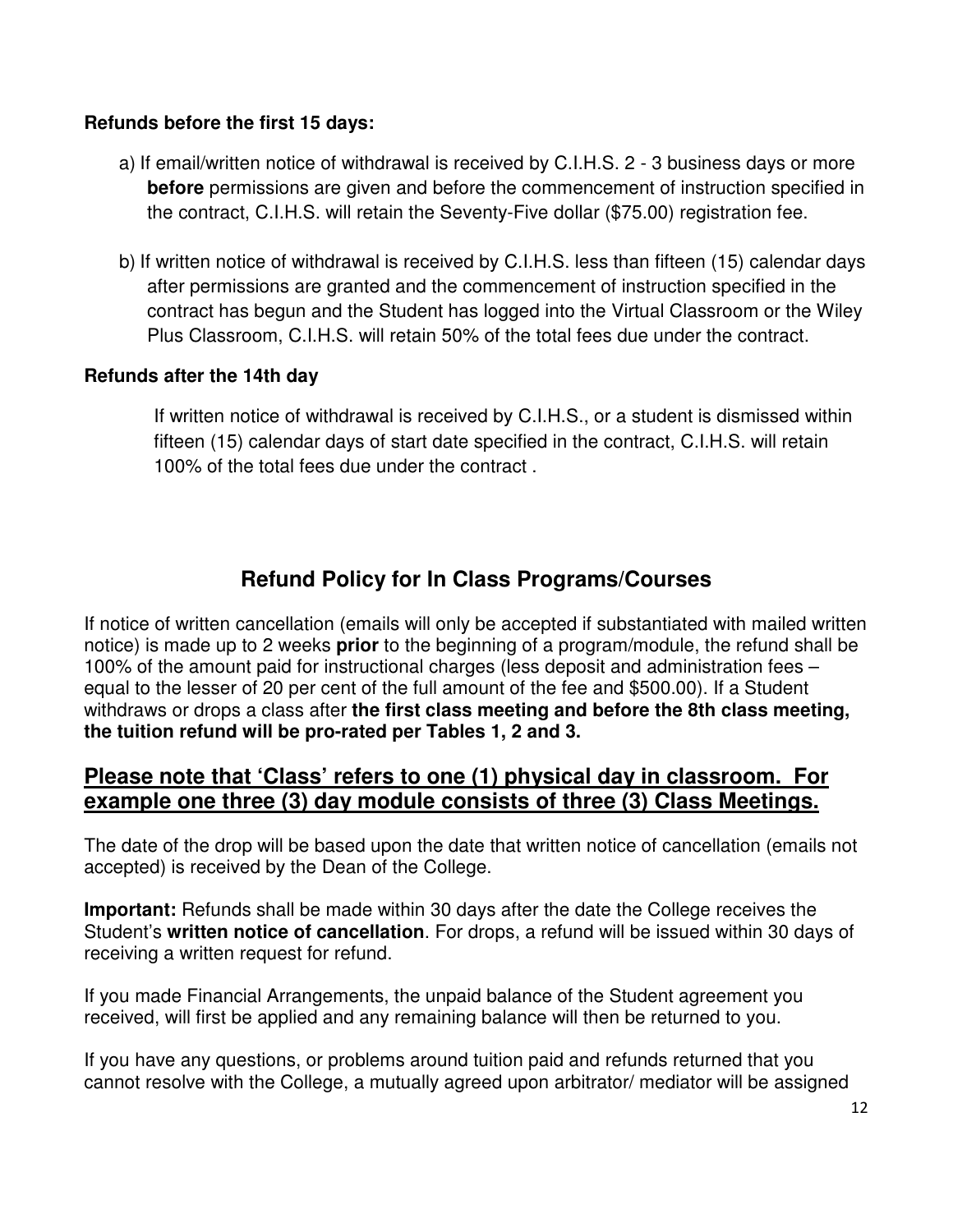to your case and the expenses for the arbitrator/ mediator will be split equally between both parties.

### **Additional notes**

Refunds for books, materials and supplies purchased at the CIHS Bookstore or received as part of the program of study are not included in the above pro-rated refund schedule.

Classes and programs are subject to cancellation. CIHS reserves the right to cancel any class with less than 6 Students registered. This includes classes that fall below 4 registered Students as a result of Students dropping classes after the start of the program.

Application, deposits and registration fees are non-refundable.

# **Table 1. Refund Policy for 10 – 11 Month Program (25-30 in class days)**

| <b>Course Drop Time</b>              | Course Complete (%) | Tuition Refund (%) | <b>Grade Status</b> |
|--------------------------------------|---------------------|--------------------|---------------------|
|                                      |                     |                    |                     |
| Before 1 <sub>st</sub> class meeting | $0\%$               | 100%               | No Grade            |
| Before 2nd class meeting             | 3%                  | 90%                | No Grade            |
| Before 3rd class meeting             | 6%                  | 80%                | No Grade            |
| Before 4th class meeting             | 10%                 | 70%                | No Grade            |
| Before 5th class meeting             | 13%                 | 60%                | No Grade            |
| Before 6th class meeting             | 16%                 | 50%                | No Grade            |
| Before 7th class meeting             | 20%                 | 40%                | No Grade            |
| Before 8th class meeting             | 23%                 | $0\%$              | Withdrawn           |
| Before 9th class meeting             | 26%                 | $0\%$              | Withdrawn           |
| After 9th class meeting              | 30%                 | $0\%$              | Fail                |

### **Table 2. Refund Policy for Intensive Module(s)/Workshops – 3 to 5 days**

| <b>Course Drop Time</b>              | Course Complete (%) | Tuition Refund (%) | <b>Grade Status</b> |
|--------------------------------------|---------------------|--------------------|---------------------|
|                                      |                     |                    |                     |
| Before 1 <sub>st</sub> class meeting | $0\%$               | 100%               | No Grade            |
| Before 2nd class meeting             | 33%                 | 70%                | No Grade            |
| Before 3rd class meeting             | 66%                 | $0\%$              | Withdrawn           |
| After 3rd class meeting              | 100%                | $0\%$              | Fail                |

# **Table 3. Refund Policy for Correspondence Courses.**

| <b>Course Drop Time</b> | Course Complete (%) | Tuition Refund (%) | <b>Grade Status</b> |
|-------------------------|---------------------|--------------------|---------------------|
| Before shipping         | $0\%$               | 100%               | No Grade            |
| After shipping          |                     | $0\%$              | No Grade            |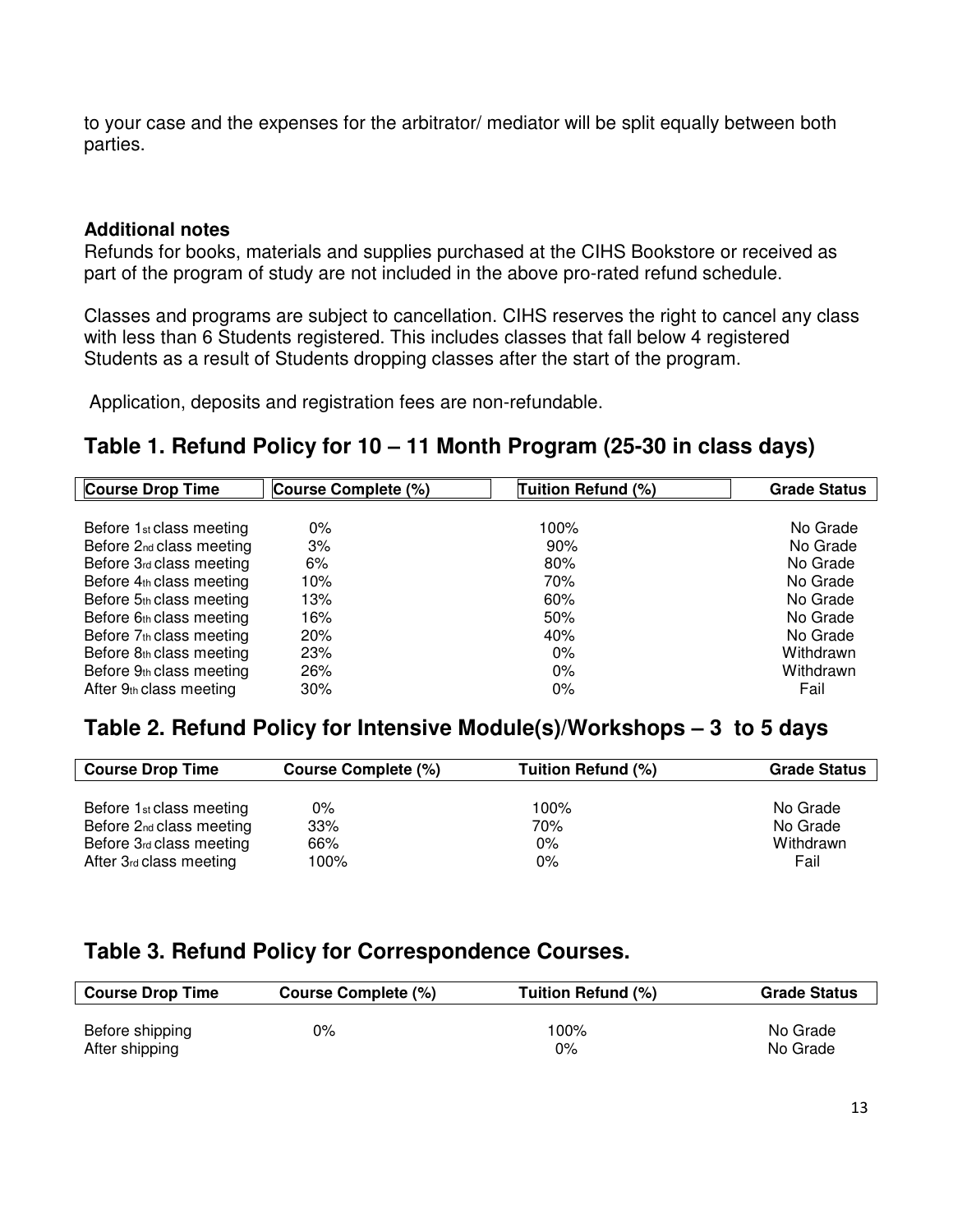# **FINANCIAL AID SERVICES AND ASSOCIATED ACADEMIC POLICIES**

The College of International Holistic Studies (CIHS) suggests the following Financial Aid Programs to assist Students with educational costs.

- Federal Registered Retirement Savings Plan (RRSP) Unsubsidized
- Chartered Bank Educational Loans
- Crelogix Education Loans
- Credit Card

.

Student wishing to apply for financial aid must:

- Be enrolled in the CIHS whole program of study
- Complete the necessary Government Application Forms OR
- Complete a Request for Financial Aid form from Chartered Bank or Crelogix
- Submit copies of identification documents:

 Social Security Card Driver's License One of the following: CDN Birth Certificate CDN Passport Naturalized CDN Citizen – Naturalization Certificate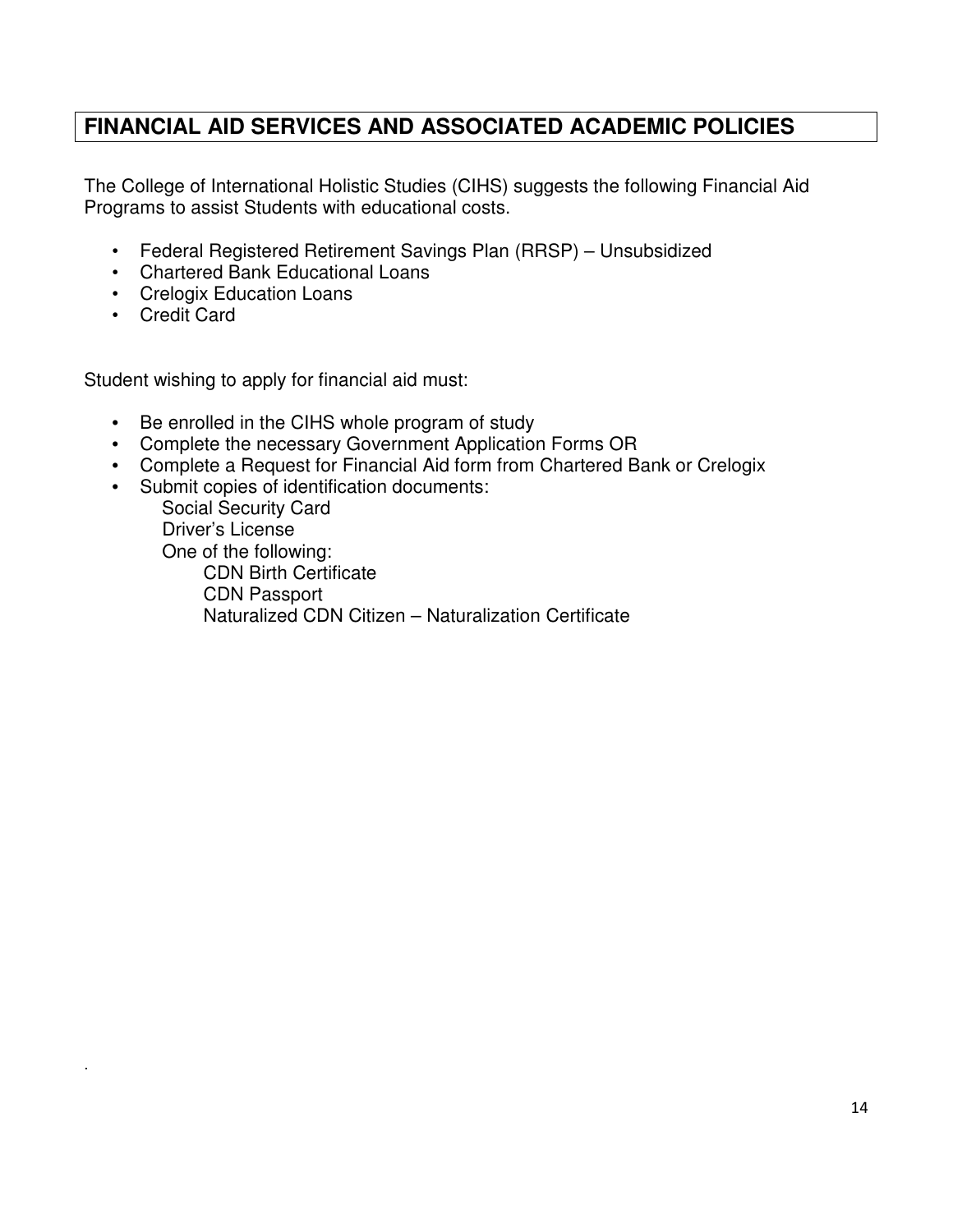### **TRANSFER CREDIT**

### **Transfer Credit Policy**

Students requesting transfer credits are required to notify the Registrar (via the Administration Desk Staff) prior to their enrollment at CIHS.

The Student must submit all official transcripts from all institutions from which transfer credit is being requested. Additional documentation such as course catalogues and/or course syllabi may also required by Academics as part of the evaluation of requested transfer credits.

Once all paperwork is received, the Dean of the College, the Dean of Students and/or the Registrar will determine if prior course work meets the College's requirements for credits. The Student will receive official notification of all approved transfer credits.

### **All initial requests for transfer credit for prior coursework must be received and processed within 30 days prior to admission to any Program of study.**

**Transfer Credit Fees:** A \$50.00 Transfer Credit fee is charged for each request submitted and processed before the Student is enrolled.

### **Concurrent Transfer Credit**

Once accepted and enrolled at CIHS, if a Student wishes to take a course at another institution for transfer to CIHS, the Student must first speak with the Academics Board. Coursework taken at other academic institutions while enrolled in any of our Programs at CIHS is considered Concurrent Transfer Credit.

### **Students must obtain a letter of permission from the Dean of the College prior to registering for classes at another institution**.

Students requesting Concurrent Transfer Credit must follow the same procedure as general Transfer Credit Requests. Students should submit official transcripts and documentation as necessary and pay the \$50.00 fee.

### **Transfer Credit Policy Guidelines**

### **Basic and Western Sciences**

1. Up to 100% transfer credit may be awarded for CIHS courses in Basic Sciences and Western Clinical Sciences taken at another accredited institution recognized by the Department of Education, as long as,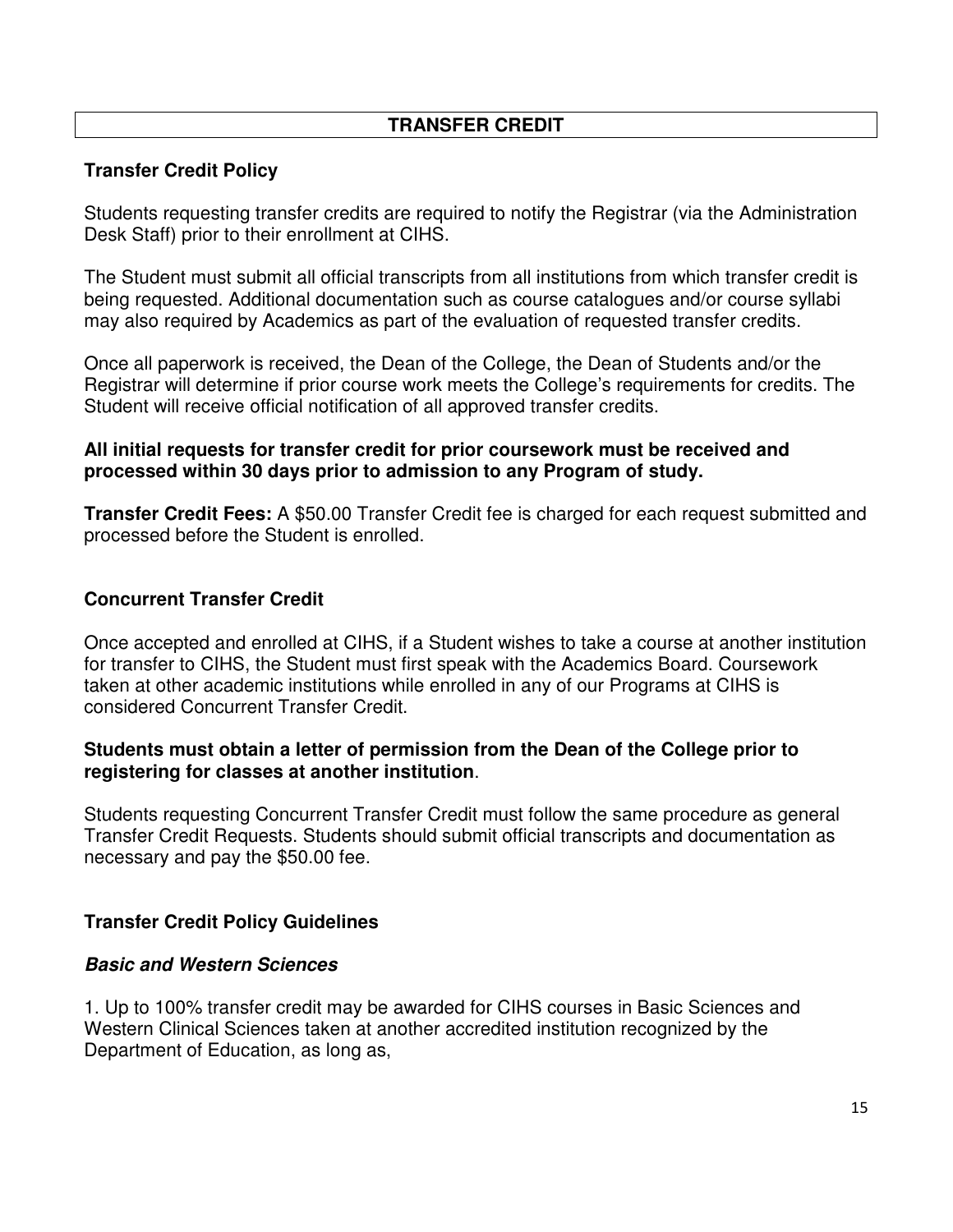- a) The credits are documented by official transcripts and have been taken within ten years of acceptance into any program at CIHS.
- b) The course work directly corresponds to the Basic and Western Science courses required under the specific Program.
- c) The applicant received a passing grade of "C" or better.

2. Foreign Students must have their transcripts translated into English and evaluated by a credential evaluation agency and then reviewed for the above qualifications. Up to 100% transfer credit may be awarded as long as:

- a) That Student studies one full year at CIHS.
- b) The courses directly correspond to the courses required for the CIHS Program(s) of study.
- c) The School is accredited by the Accreditation Commissions or Certification Boards that also accredit CIHS
- d) The applicant must have received a passing grade.
- e) Students have 6 years to complete a 4 year program and 2 years to complete a 1 year program of study; this includes time spent in study at other colleges. If a Student wishes to transfer in from
- f) another college, and coursework would fall outside of the 6-year limit (or 2 year limit), the
- g) Student may be required to complete a placement test before transfer credit can be awarded.
- 3. From Non-Certification Board Approved Institutions

.

Credit for course work and instruction in Basic Medical Sciences completed successfully at a school which is not approved by the Accreditation Commissions or Certification Boards that also accredit CIHS , may be awarded by CIHS provided:

- a) At least 50% of the course hours in each subject area are completed successfully at CIHS.
- b) The courses directly correspond to the courses required for the CIHS Program of study
- c) The applicant must have received a passing grade of "C" or better.
- d) Students have 6 years to complete a 4 year program and 2 years to complete a 1 year program including time spent in study at other colleges. If a Student wishes to transfer in from another college, and coursework would fall outside of the 6 years to complete a 4 year program and 2 years to complete a 1 year, the Student may be required to complete a placement test before transfer credit can be awarded.
- e) The college must be registered with either the Federal government or Ontario Provincial Government.
- f) Foreign Students must have their transcripts translated into English and/or evaluated by a credential evaluation agency and then reviewed for the above qualifications.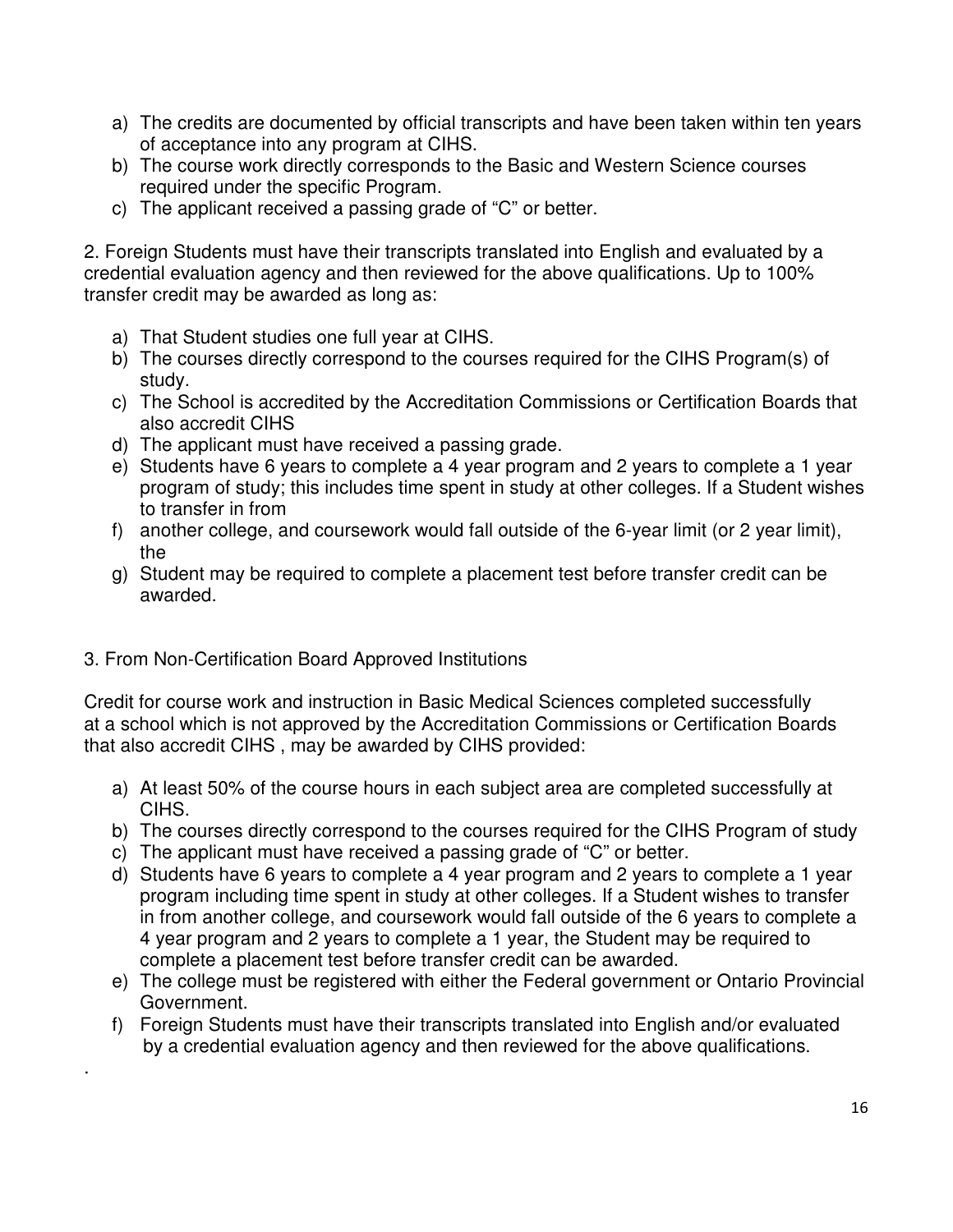### 4. From Other Institutions

Transferring units from any other institutions, regardless of origin, requires that the coursework be equivalent in content to the CIHS course petitioned. If coursework is outside of the prescribed time limits noted above, the applicant will be asked to take a challenge examination for each course for which credit is requested. A score of 70% or higher is required in order for credit to be awarded. Please refer to Challenge Exam Policy in this manual.

Challenge examinations will be waived for Students who have taken and passed a Province recognized or Province administered licensing examination such as Chiropractic, Physical Therapy, Psychology, Nursing, etc. Applicants who have passed such a licensing examination must have official documentation to this effect sent directly to CIHS. An official licensing examination with passing scores is required to serve as a waiver of challenge examination.

### **Important Notes on Transfers:**

- a. Regardless of the percentages cited above, to be officially recognized as a graduate of the College, Students must complete one full year of a program and 75% of their Clinic hours.
- b. Course work taken at another accredited institution after admission to CIHS is not transferable unless approved in writing in advance by the Dean's office.
- c. Courses completed over ten years ago cannot be transferred unless the Student is currently working in a field relevant to the course(s).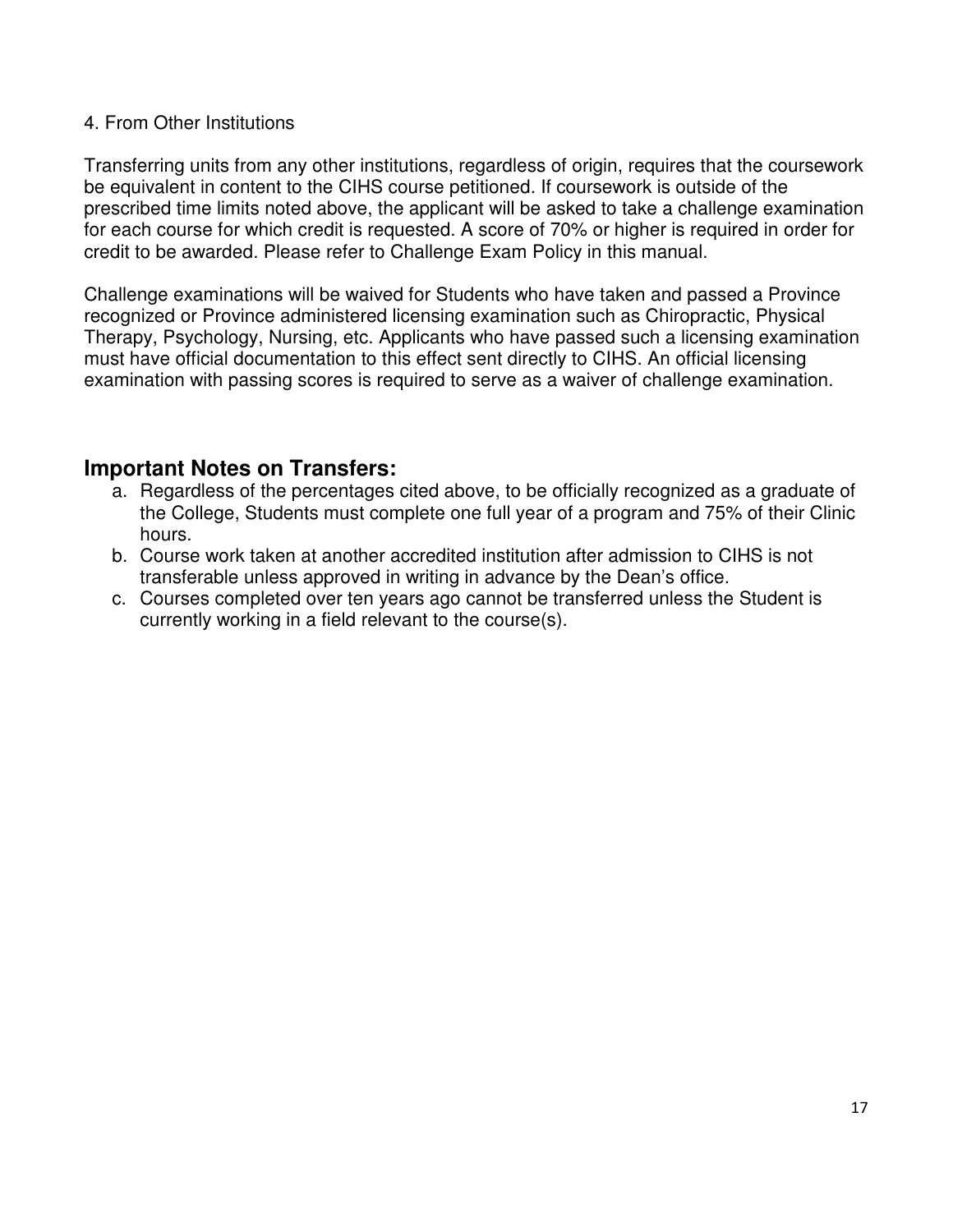# **ACADEMIC PROGRESS AND STANDARD EXAMINATIONS**

As part of a Program's requirements for Academic Progress, all Students must sit for all quizzes and pass a minimum of one theory exam and one practical exam where applicable before the end of a Program of study..

The **Quizzes** are a program assessment of academic knowledge and progress. Sitting for and passing the quizzes are required for Satisfactory Academic Progress. Passing the quizzes are an entrance requirement for Clinical Internship as well as a required pre-requisite for courses in the second half of the curriculum. Students must also pass the Mid-Term Exam (in some programs) to be allowed to continue into the second half of a Program.

### **Passing the Mid-Term Examination (where applicable)**

The Mid-Term Exam is offered once per semester for in class programs and must be taken at the scheduled time on the CIHS campus. It must be taken and passed with a minimum score of 70% (C) to qualify for admittance into Clinical Internship and for Satisfactory Academic Progress required to continue in the Program.

Failure to show up for the Exam without notice will result in a subsequent rewrite exam fee of \$150.00. Students who fail to sit for the Mid-Term exam in the first half will not be permitted to take the following half until the exam has been written.

### **Mid-Term Examination Content**

Questions for the examination will reflect the course material covered during the first half of the full academic program

### **Time Limitation for passing the Mid-Curriculum Examination**

The Mid-Term Examination may only be attempted TWO (2) times. If a Student fails to pass the exam after two (2) attempts, he or she will be required to meet for mandatory academic counseling with the Teacher of the Program. Students who fail to pass the Mid-Term Exam in two attempts may be dismissed permanently from the College. Students who have had a significant period of time lapse before passing the Mid-Term Exam may be required to repeat coursework before being permitted to move ahead into the balance of program and their first Clinical Internship. The College will waive the exam fee for Students who are counseled to repeat any academic coursework required to ensure Students are making satisfactory academic progress and are prepared for moving into program completion and/or clinical training.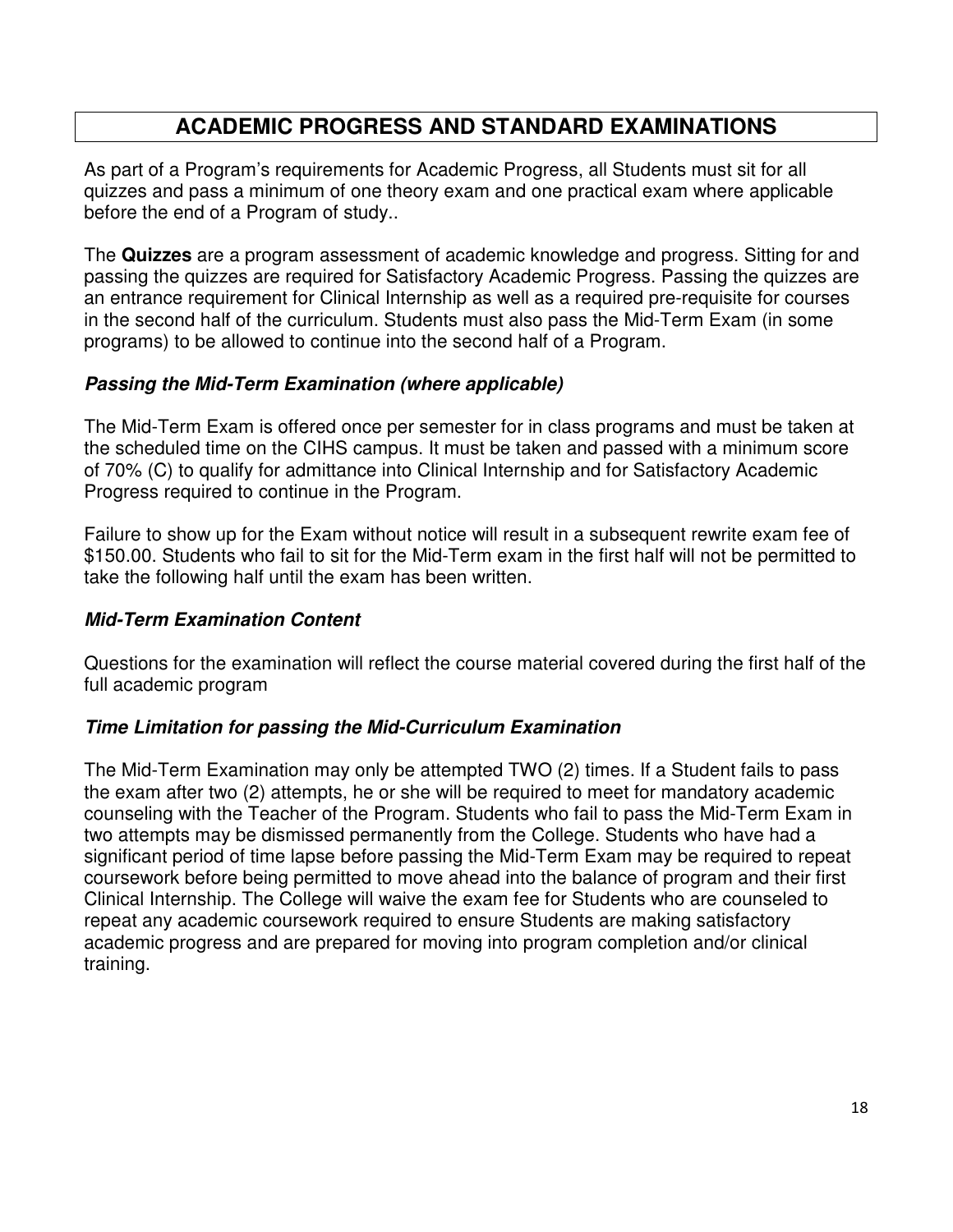### **Comprehensive Examination**

The second Standard Examination is the "Comprehensive Examination" that is taken at the end of the academic Program. This exam is to determine minimum knowledge, skills and competencies required for graduation.

Passing the Comprehensive Examination is required not only for graduation, but for authorization to apply for the various designations available once a course of study has been completed. The Comprehensive Examination is offered once per in class program and must be taken at the scheduled time on the CIHS campus.

# **Other Examinations and Their Requirements**

### **Challenge Examinations**

Challenge exams are authorized only as qualified for the under the regulations for Transfer Credits. To qualify for and take a Challenge exam for an individual course, the Student must:

- a. **Submit a request** (form available in Administrative Office) **and documentation**  required by Dean of Students or Dean of the College (e.g., official transcripts; original letters; or etc.) that demonstrate the Student has completed previous coursework or training in a particular subject that matches the content of the C.I.H.S course to be challenged by exam.
- b. Consult with the Dean of Students or the Registrar to identify an appropriate instructor who will provide the Course Outline (syllabus) and the style of the exam to be given as Challenge Exam.
- c. Pay the Challenge Exam fee of \$100 per course.
- d. Sit for and pass the Challenge Exam with a minimum score of 70%.
- e. If the Student fails the Challenge Exam the Student must then register for and complete the

course as with any other course.

### **Make-Up Exams:**

CIHS strongly discourages Students from missing examinations and in some programs Instructors do not permit missed exams, quizzes or assignments to be made up under any conditions. Make-up Examinations will be permitted in unusual cases of serious illness or unavoidable emergency and documentation may be required for the exam to be approved. **A maximum of two such circumstances will be considered each year for any Student.** 

Students who miss an exam must request and arrange for a Make-Up Examination directly with the Instructor. The Instructor may meet with the Dean of the College before approving the requested Make-up Exam and Instructors have the right to define the conditions under which they will allow for a Make-Up Examination. Students have to pay a minimum fee of \$150.00 for the Instructor to arrange Make-Up Examination time. Failure to make-up a missed exam will result in a grade of "Incomplete".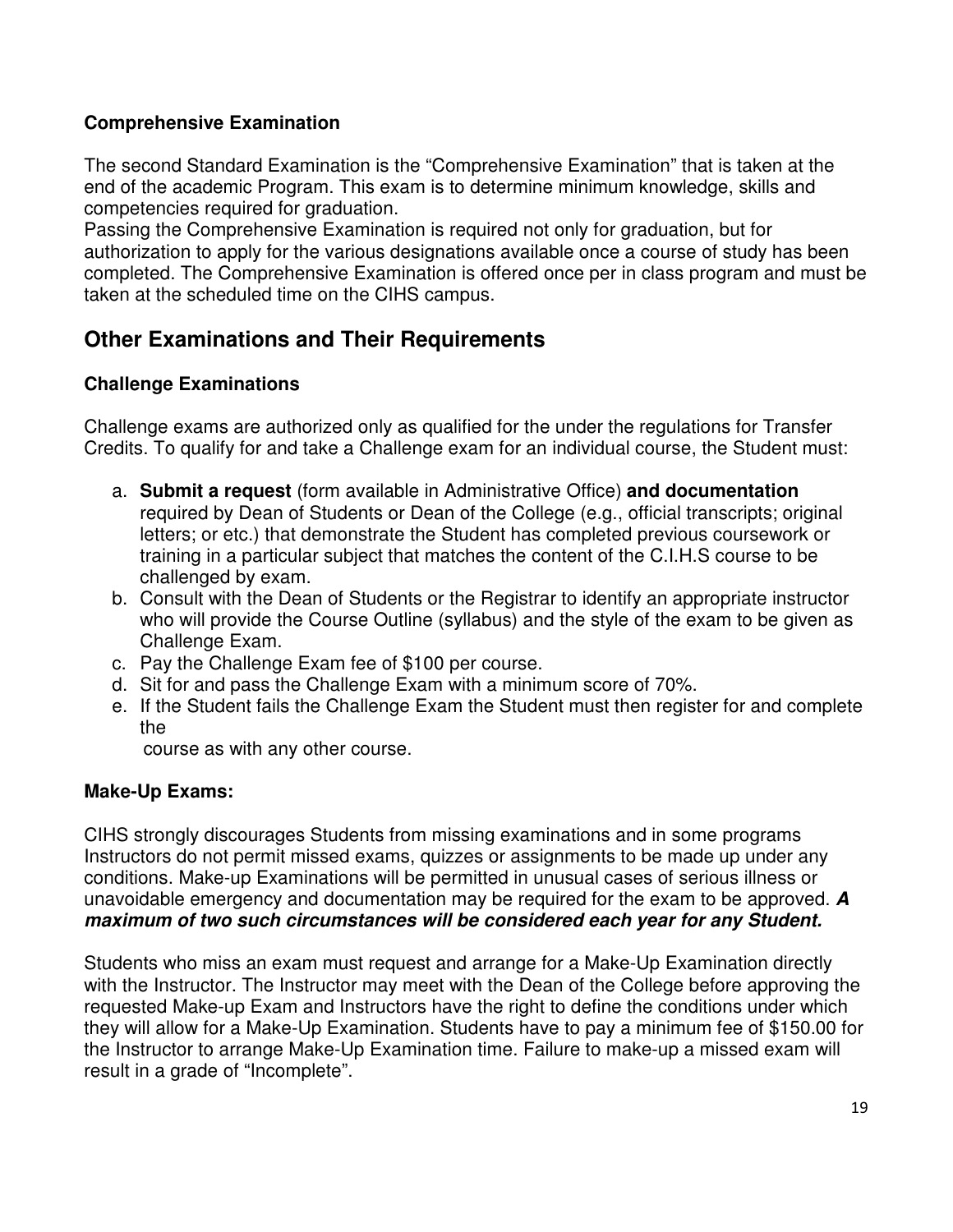**All Make-Up Examinations must be completed within two weeks** of the original exam date (unless a further delay is approved by the Dean of the College or Dean of Students in unusual cases). If a missed final exam results in a course grade of "Incomplete," the make-up exam must be taken and passed no later than the 2nd week in the following semester or the Incomplete will automatically be changed to a permanent grade of "F" and the course must be repeated at full tuition rates. Make-up exams are not given in the event that a Student fails an exam or class or as a result of an unauthorized absence on the day of the exam.

# **CIHS ACADEMIC POLICY**

### **Withdrawal and Leave of Absence**

### **Unofficial Withdrawal**

Students who withdraw from all courses, or who do not register for the following term without notifying the College will be presumed to have dropped out of the Program. The Student will be re-classified as an "Unofficial Withdrawal" from the Program. A Student having such status must reapply for admission and will be subject to the same conditions pertaining to a first-time applicant as stated in the CIHS Catalogue current at the time of re-application.

### **Leave of Absence**

Students who wish to take a Leave of Absence must complete a written request for a Leave and notify the Dean of Students or the College Dean immediately. On the submitted LOA Form the Student should provide the reason for the request and the anticipated date of return to active Student status. Students requesting a Leave of Absence may be required to meet with either the College Dean or Dean of Students.

 A Leave of Absence may be granted for up to one year, after which time the Student must re-apply for admission to the Program and be admitted through the normal admissions process before being allowed to register. Any Student wishing to re-apply following a leave of longer than one year will be subject to the same conditions pertaining to a first-time applicant as stated in the CIHS Catalogue current at the time of reapplication.

**For Students receiving financial aid, a Leave of Absence may not exceed 180 days in duration during a 12 month period, and must comply with appropriate requirements of the Financial Aid Program. If a Student does not return from an approved leave of absence and/or enroll in at least 1 semester, the Student will be considered to have withdrawn from eligibility for Financial Aid.**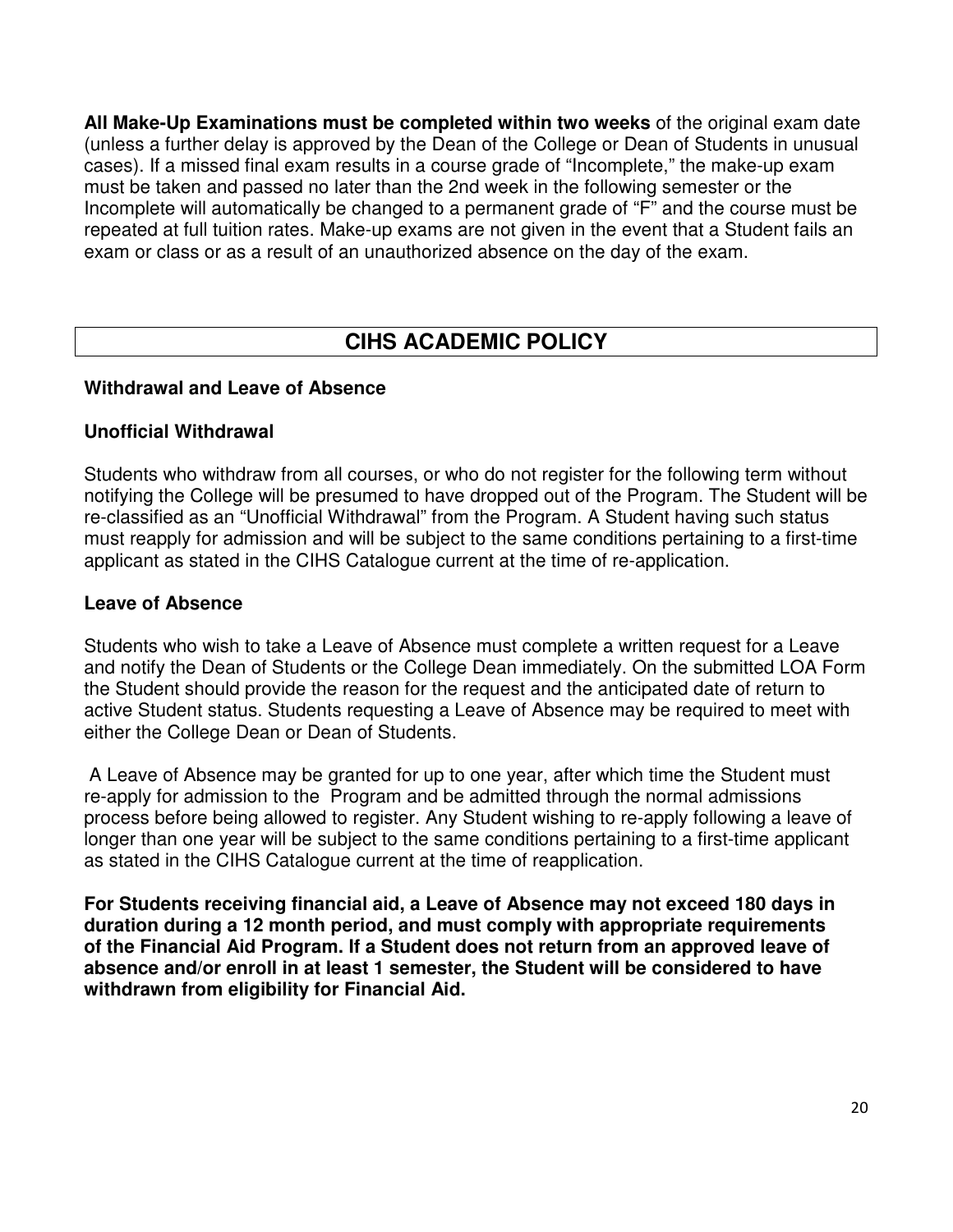# **Policy for In Class Student Attendance**

College policy and educational law requires Students to attend **at least 80% of the hours required for any given academic course**, or a grade of "F" is assigned and the course must be retaken at full tuition rates.

For intensive classes (2-5 days), NO ABSENCE IS PERMITTED. Missing one class constitutes over 30% of the material and any absence will warrant a grade of "F".

Students may well earn a lower grade for classes missed including any activities that occur in missed classes (e.g., quizzes, labs). All courses require attendance at the first class meeting as mandatory.

Tardiness: As part of their professional responsibilities Students who arrive 15 minutes late to class, or leave class 15 minutes early, will be considered tardy. Two tardies will be considered as one absence.

All courses assign 10% of the final grade for attendance.

### **Auditing**

Students who wish to audit a course must register and pay the audit fee of 1/2 the price of the regular course tuition. Students may audit courses in a program if they have previously taken and passed the course for credit. If a Student has completed all of his/her elective requirements, he/she may audit additional electives, provided there is room for enrollment.

Auditing is based upon available space in any course, thus auditors will be the last enrolled. If the course has a Wait List, the Student must wait to audit in another term. Students may not sit in a class or request permission to audit a course from the instructor; only the Academics Department can permit a Student to register for and attend a class as an Auditing Student.

In rare cases, if a Student feels that he/she did not receive adequate instruction when completing a course for the first time, he/she may petition the College Dean to audit the course with a different Instructor. In these circumstances, the audit fee may be waived. This is limited to unusual cases where previous instructional quality was not adequate, and is **not for cases in which Students wish to be exposed to a different presentation of the material by a different Instructor.** 

**NOTE:** Audit classes do not receive credit and are not applicable to financial aid requirements.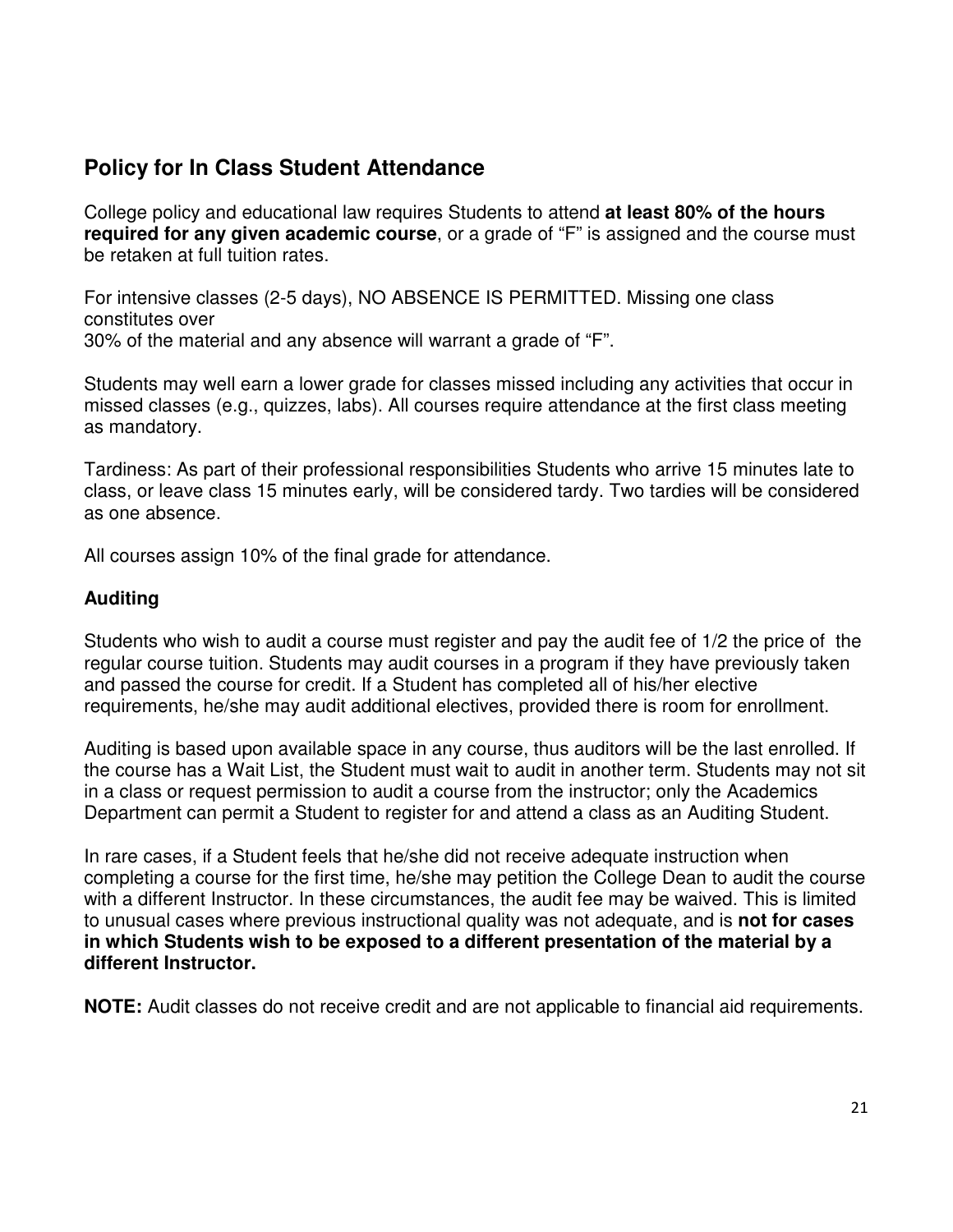# **Policy for Academic Performance**

To maintain Satisfactory Academic Progress, CIHS Students must earn no less than a grade of "C" (1.0) (or "Pass") in all CIHS coursework. A "P" must be received in all clinical work.

### **Grading Procedure:**

Attendance (applies to in class programs only): 10% (1percentage point lost for each in class day missed) Professional Conduct (applies to in class programs only): 10% Quizzes, Midterms, Case Studies, Presentations and Dissertation: 40% Final Exam: 40% (Written and Practical)

### **Case Studies**

The College minimum standard is 25 Case Studies per course. Please note that teachers may require more case studies according to their program guidelines but may not assign less.

### **Dissertation**

The College minimum length for a dissertation is 2000 words. Please note that teachers may require a more extensive dissertation according to their program guidelines but may not assign less.

| Category                  | Grade      | Percentage | <b>Grade Points</b>  |
|---------------------------|------------|------------|----------------------|
| Exceptional               | $A +$      | 95-100     | 4.0                  |
| Excellent                 | A          | 90-94      | 3.5                  |
| <b>Very Good</b>          | $B+$       | 85-89      | 3.0                  |
| Good                      | B          | 80-84      | 2.5                  |
| Satisfactory              | $C +$      | 75-79      | 2.0                  |
| <b>Minimal Pass</b>       | C          | 70-74      | 1.0                  |
| Failing                   | F          | Below 70   | 0.0                  |
| Pass                      | P          |            | Not counted in GPA   |
| <b>Credit by Transfer</b> | <b>CBT</b> |            | Not counted in GPA   |
| Incomplete                | Inc        |            | Requirements not met |
| Course In Progress        | IP         |            | Not counted in GPA   |
| Withdrew or failed course |            |            |                      |
| In progress               | IP*        |            | Not counted in GPA   |
| Withdrew                  | W          |            | Not counted in GPA   |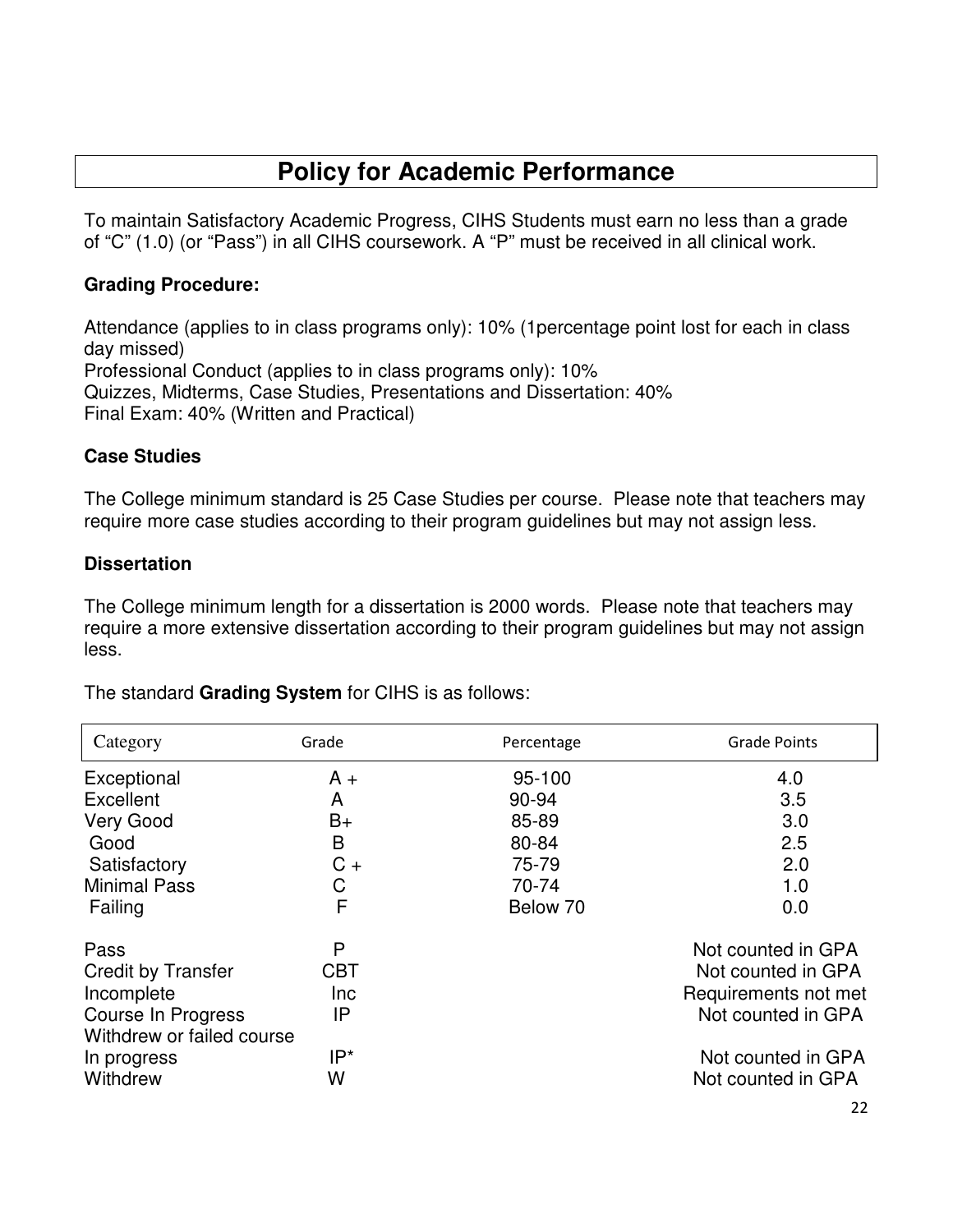| Audit                  | Al |
|------------------------|----|
| Completed requirements | CF |
| Exempt                 | EX |

Audit Audit Audit Audit Audit Audit Audit Audit Audit Audit Audit Audit Audit Audit Audit Audit Audit Audit Au R Complete requirements CR Not counted in GPA Not counted in GPA

Faculty is expected to adhere to this grading system for institutional consistency.

A "W" (Withdrawal) is automatically assigned for any class that is dropped after the 7th class meeting and before the 9th class meeting.

Any Academic or Clinic "Inc" grades must be resolved by the end of the 2nd week of the following semester. Failure to clear an Incomplete within this time frame will result in conversion of the "Inc" to an "F".

### **If a grade of "F" is assigned, the course must be retaken at normal tuition rates.**

### **Correction of Grades**

All grades except "Inc" and "IP" are final when filed by the Instructor in the end-of-term course report. Thereafter, a grade change may be made only in cases of clerical or procedural errors or other unusual circumstance. Grades may not be revised by reexamination or by completion of additional course work.

Any request for grade change due to clerical or procedural error must be made utilizing the CIHS Grade Change Form (available from the Administration Office). This form must be completed by the Student and left for the Academic Dean who will forward it to the Instructor for review and approval/ disapproval.

All grade change requests must be received by the second week of the subsequent quarter in which the original grade was posted.

If a Student is dissatisfied with a grade, he/she should review his/her work with the Instructor and receive an explanation of the grade assigned. All grade changes are recorded on the transcript.

# **Academic Probation**

Students must demonstrate Satisfactory **Academic Progress by earning a "C" (2.0) or "P" (Pass) in all coursework.** If a Student fails to earn a 2.0 GPA or better in any quarter, the Student will be placed on **Academic Probation**.

- 1. If a Student is placed on Academic Probation:
	- a) He/she has one semester to earn no less than a 2.0 in all coursework.
	- b) He/she must schedule a mandatory counseling phone appointment with the Dean of Students prior to registering for the next quarter. A registration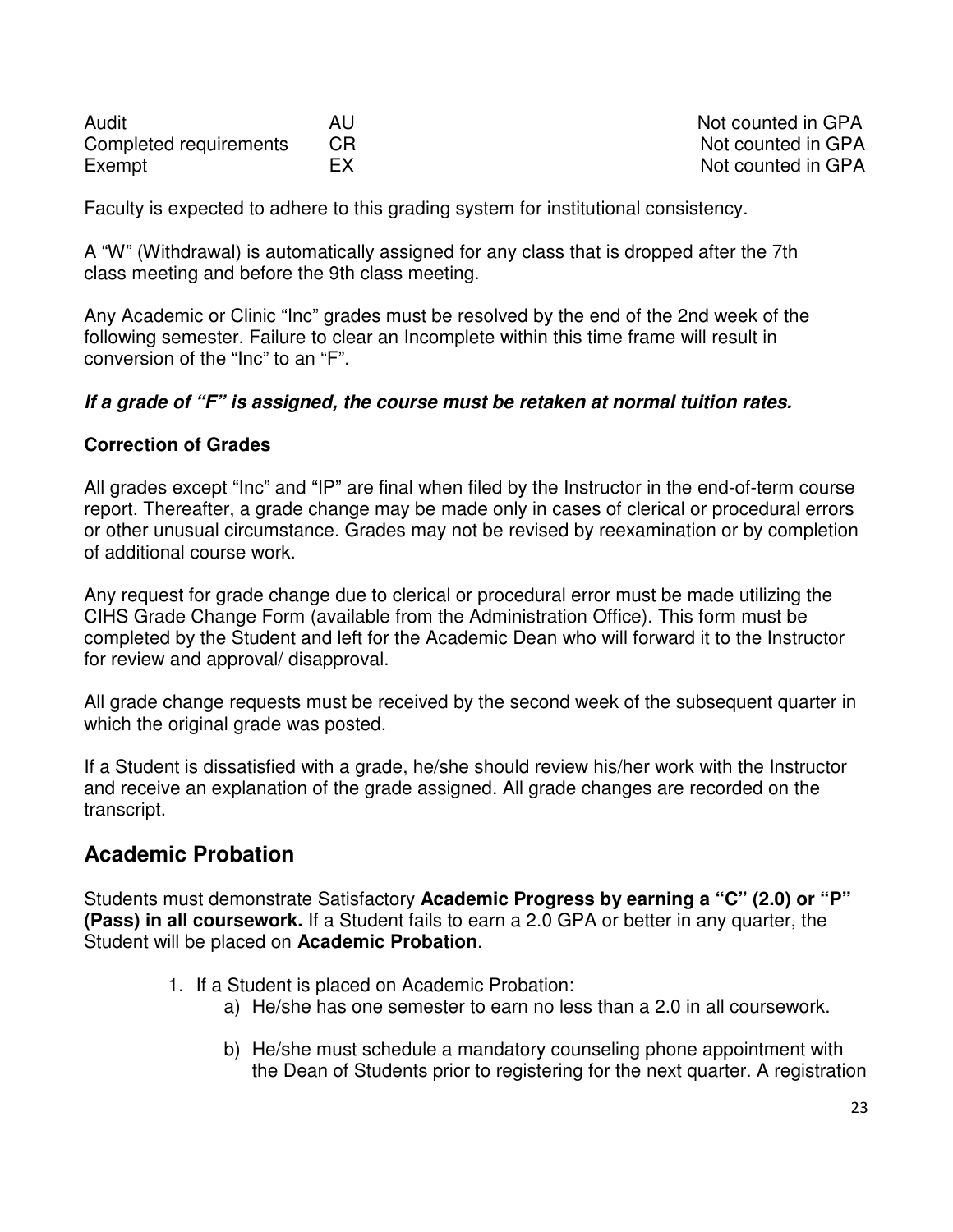hold will be placed on the Student's file until the counseling appointment is completed.

- 2. If the Student's grades improve over the next quarter and he/she earns a 2.0 or better in all coursework, the Academic Probation will be lifted.
- 3. Students placed on Academic Probation who fail to improve their grades by earning a 2.0 GPA in the subsequent quarter will be reviewed by the Academic Committee and may be dismissed permanently from the program. Once dismissed permanently, a Student will not be readmitted.
- 4. Students who have been placed on Academic Probation three times during his/her program of study will be reviewed by the Academic Committee. The Student's entire academic record at CIHS will be reviewed by the Committee. The Academic Committee will determine whether to permanently dismiss the Student from the program. Once dismissed permanently, a Student will not be readmitted.
- 5. If a Student's GPA falls to a 1.5 or less in any one quarter, the Academic Committee will review the Student's file and the Student may be subject to immediate and permanent dismissal from the program. Once dismissed permanently, a Student will not be readmitted.

NOTE: In addition to meeting standards for Satisfactory Academic Progress, Students must also meet standards for Professionalism published in this Manual. Failure to meet either standards for Academic Progress or standards of Professionalism may result in a Student being placed on Probation. Failure to improve academic performance or meet standards of professionalism subsequently may be dismissed from the College permanently. Once dismissed Students will not be permitted to return to CIHS.

# **Academic Counseling**

It is suggested that all Students have a phone consultation once per year with the Dean of Students or the Registrar for Academic Counseling.

This academic counseling ensures that Students are taking the correct sequence and level of coursework and progressing well through the Program's curriculum.

Students who fail to meet with the Dean once a year minimum may well find themselves unable to complete the Program on schedule and have conflicts in coursework available to them each quarter. They will also be contacted and required to schedule an academic advisement meeting or their subsequent self-registration will not be available to them. This process provides consistent information for moving through the curriculum, learning each area of coursework effectively without being delayed in their progress, and ensuring that they do not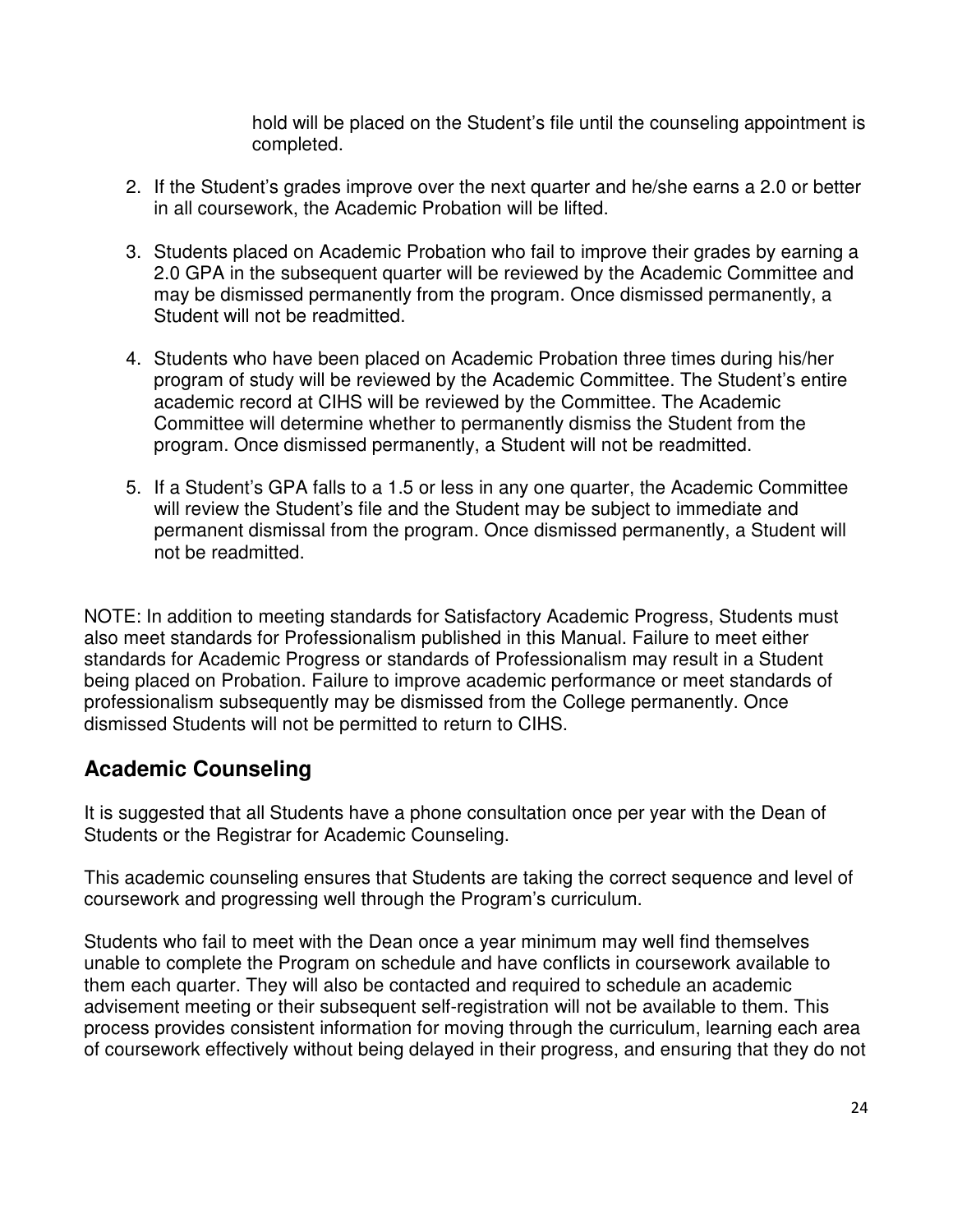end up with conflicts and outstanding course requirements in their senior year or last quarter of coursework.

Students can schedule their annual Academic Counseling Meetings when they prefer, however, one mandatory meeting times is for:

All new interns to schedule a counseling appointment with the Clinic Director prior to entering the Halton Holistic Healthcare Clinic. This meeting will cover policies as stated in the Clinic Manual, CPR verification, and the requirements for tracking internship hours.

# **Minimum/Maximum Time Limit for Diploma Completion**

Students have 6 years to complete a 4 year program, 4 years to complete a 3 year program and 2 years to complete a 1 year program of study from the first date of enrollment.

# **CIHS GENERAL REGULATIONS AND POLICIES**

### **General In Classroom Regulations**

- 1. Children may not be brought to Class or to Clinic Internship shifts. In an emergency situation, the College Dean or CEO may grant permission for children to accompany their parent. Such permission must be received for each date an emergency occurs. General permission will not be granted.
- 2. Pets are not permitted anywhere on campus, with the exception of medically necessary guide dogs or assistance animals.
- 3. Food is not permitted in classrooms. Exceptions may be made only with the Instructor's permission. In such cases, eat quickly and quietly in the back of the classroom and clean up the area when done.
- 4. Food and beverages are never permitted in clinic treatment rooms.
- 5. Punctuality is very important. Please arrive on time for all classes. Late arrivals disturb the Instructor and fellow Students. Please notify the administration if your Instructor does not arrive on time.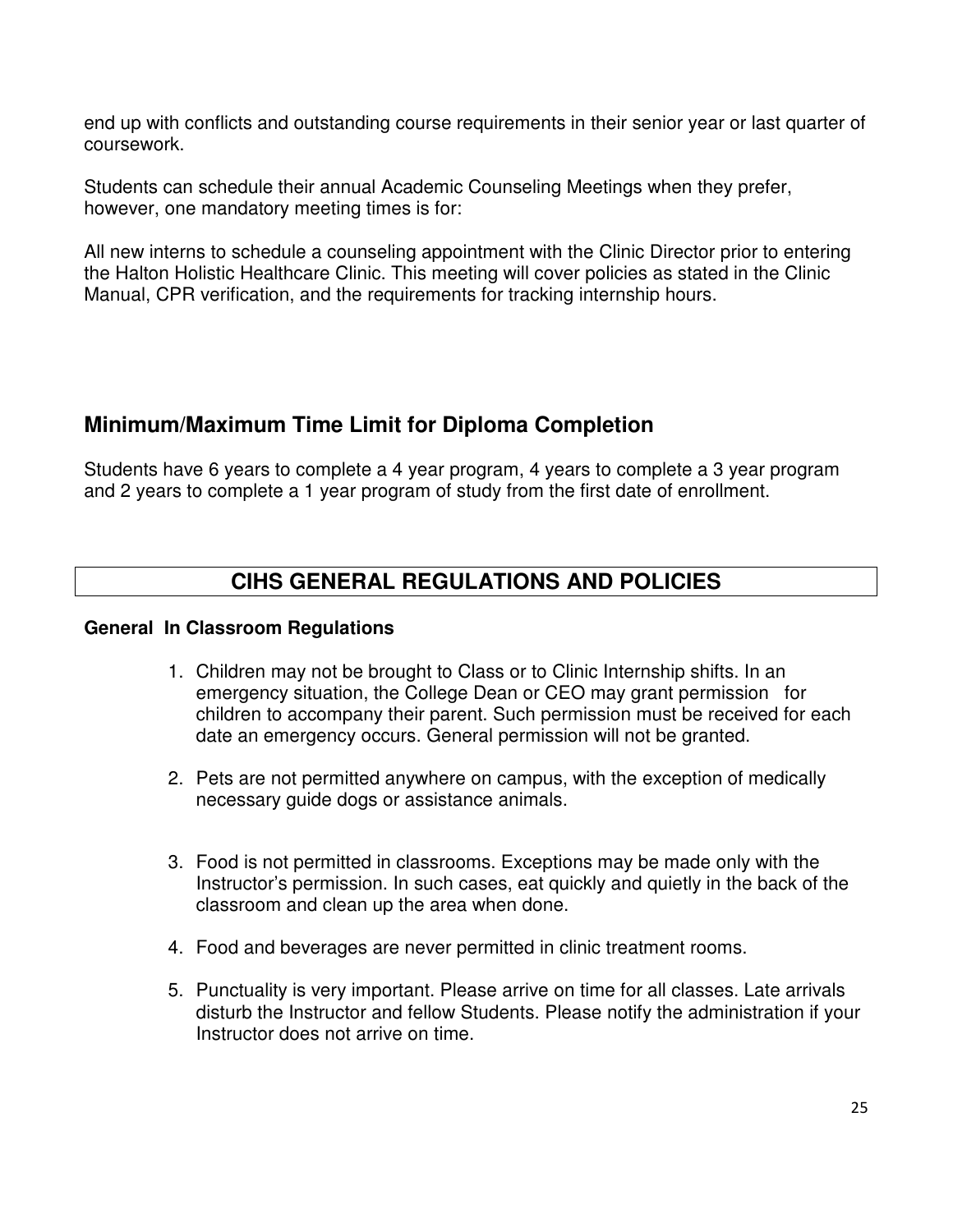- 6. Professional conduct, as described in "Professional Conduct" section of this Student Manual including respect for faculty, members of the administration, front desk staff, and fellow Students, is required at all times.
- 7. Each Student is on "The Honor System." This means CIHS trusts that its Student body will be honest, observe a high level of integrity, and not resort to cheating or any such conduct. It is the obligation of any party(ies) (is) with knowledge of such conduct to come forward with a verbal and/or written report to the College Dean's Office.
- 8. Cell phones and pagers must be turned off or placed on silent mode during classes and clinic shifts. Please do not disrupt the lecture by entering or exiting the classroom during lectures to answer your phone or pager. Wait until class breaks to return calls.
- 9. All PDA's, cell phones and wireless headsets must be placed in a purse or book bag during examinations. They may not be left in a visible place during examinations due to problems with high-tech cheating.

# **Policy for Student Conduct**

Students are expected to conduct themselves professionally at all times during training. **Professionalism** includes behaving in a manner that demonstrates a high moral character, and respect for fellow Students and Instructors. It is the responsibility of faculty to report any misconduct to the College Dean or Clinic Director in writing.

Students who fail to meet standards of Professionalism will be required to meet with the College Dean for counseling and advice. Students who fail to meet standards of professionalism may be placed on **Probation for Failure to Meet Professional Standards**. Students who fail to correct their unprofessional behavior and/or have repeated violations of professional standards may be dismissed permanently from the College. Once dismissed permanently, a Student will not be readmitted.

Specific regulations for proper attire and appearance while in the Clinic, as a Clinical Observer or Clinical Intern, are found in the Clinic Manual.

Students are required to be familiar with all rules and regulations set forth in the College Catalogue, Student and Clinic Manuals, memoranda posted on the College bulletin boards, Student mailbox memoranda and emails, including program related posts at the CIHS website.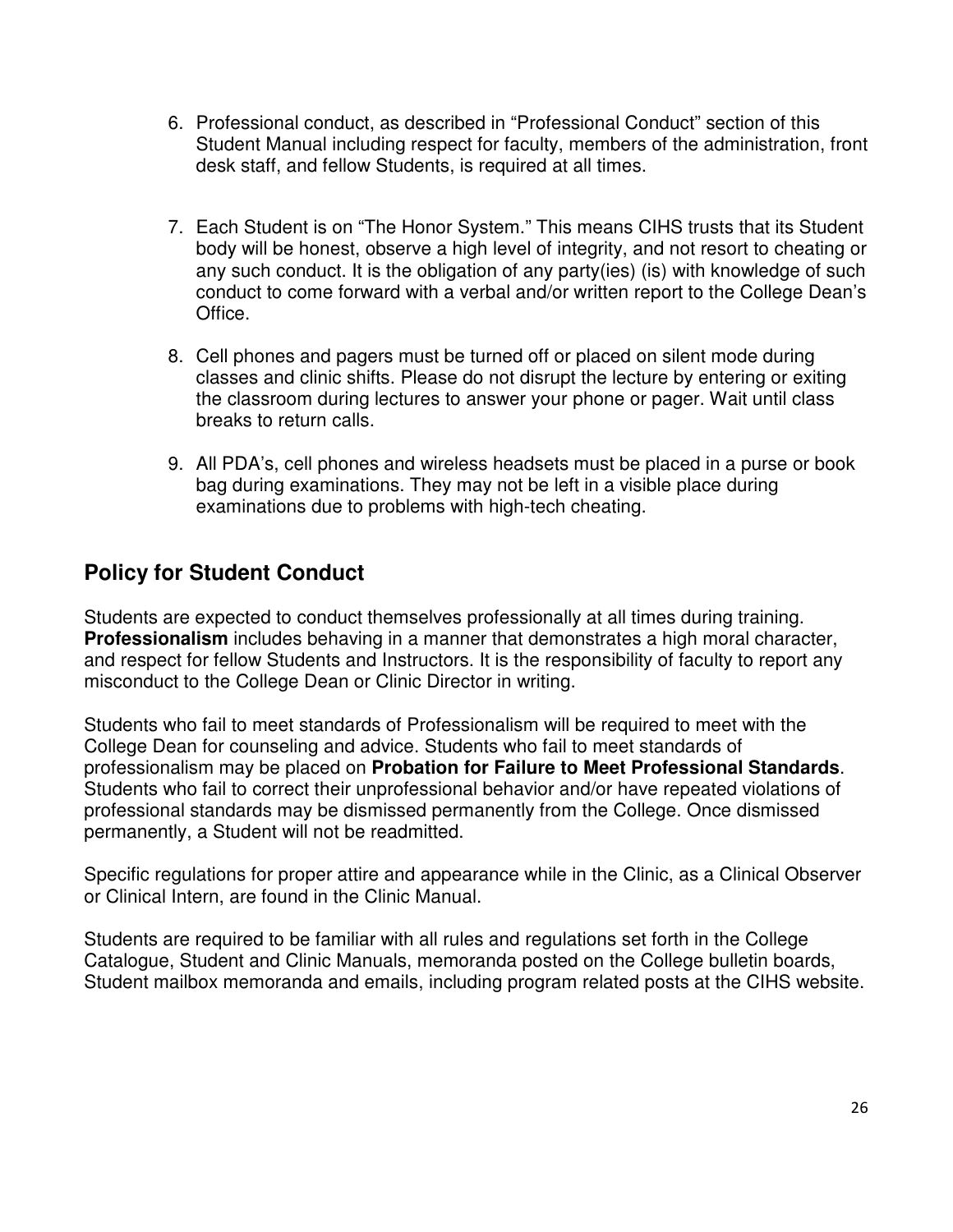# **Termination, Suspension and Probation**

A Student may be terminated (i.e., barred from a CIHS program), suspended (the length of the suspension to be determined by the Academic Committee), placed on probation or given a warning for any of the following:

- 1. Failure to meet financial obligations as agreed to in student enrolment contract.
- 2. Academic deficiency (i.e., failure to earn at least a 2.0 or "P" in all CIHS coursework) and/or excessive absences as defined above.
- **3.** Cheating, plagiarism, or forgery in regard to course or program requirements, or college documents, including Students registering for anyone other than themselves or on a day or at a time prior to their officially assigned day and time of registration **(especially when using the online systems).**
- 4. Obstruction, disruption, insubordination, physical abuse, misuse, unauthorized entry, or threat of same in relation to campus property, processes, or members of the campus community.
- 5. Theft.
- 6. The sale, possession or use of illegal drugs or narcotics.
- 7. Possession or use of explosives, dangerous chemicals, or deadly weapons.
- 8. Engaging in lewd, indecent, or obscene behavior.
- 9. Abusive behavior or hazing of a member of the campus community.
- 10. Violation of any order of the CEO, Registrar, Clinic Director or Dean of Students that falls within regulations cited in the enrolment contract.
- 11. Practicing any of the Designated professions without proper application and/or licensure where applicable, unless under formal supervision at the college clinic.
- 12. Conviction of a felony.
- 13. Failure to meet the standards for professional dress and appearance set forth in the Clinic Manual.
- 14. Furnishing false information.
- 15. Soliciting or assisting another for acts mentioned above (1-13).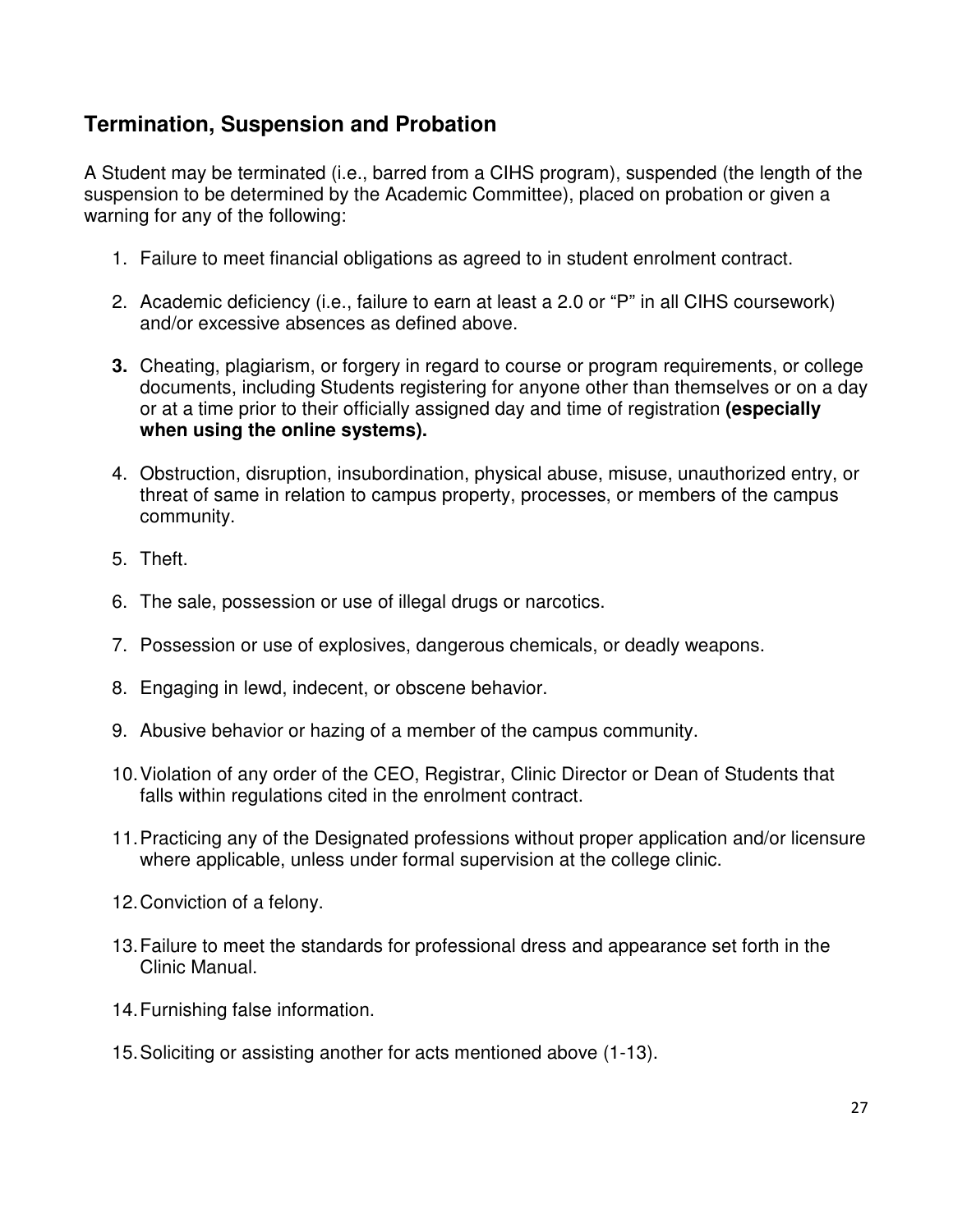# **Disciplinary Procedures**

Any administrative officer, faculty member, college employee, Student, patient, or visitor may file a written complaint with the College Dean's Office, the Clinic Director and/or the Grievance Review Committee regarding the actions of a specific Student. The College Dean's Office, Clinic Director and/or Grievance Review Committee may reject the complaint if it finds no fault, or it may terminate, suspend, place on probation, or warn the Student for any of the causes stated above. The length and conditions of any disciplinary action will be determined by the College Dean's Office, Clinic Director and/or Grievance Review Committee after considering the circumstances and facts outlining the specific offense.

The Student in question will be notified in writing by the College Dean's Office, Clinic Director and/or Grievance Review Committee regarding disciplinary procedures and the length and/or conditions of any disciplinary action, a copy of which will become part of the Student file.

The Student placed on probation or suspension shall be notified in writing by the College Dean's Office when the disciplinary period has been fulfilled.

**Definition of Warning:** A warning outlines an action by a Student that violates CIHS regulations and cautions the Student against further such action as it will result in probation, suspension or termination.

**Definition of Probation:** Probation outlines a primary, secondary, or tertiary action by a Student that violates CIHS regulations and places the Student on probation at CIHS until the probation is lifted by the Academic Dean's Office.

**Definition of Suspension:** Suspension outlines a primary, secondary, or tertiary action by a Student that violates CIHS regulations. During a period of suspension, the Student shall not, without prior written permission from the Academic Dean or CEO, enter the College other than to attend a disciplinary hearing. Violation of any condition of suspension shall be grounds for termination. No fees or tuition paid by a Student for the quarter in which they are suspended shall be refunded.

**Definition of Permanent Dismissal:** Permanent Dismissal from the College involves the complete removal of a Student from the CIHS program as a result of a primary, secondary or tertiary action by a Student that violates CIHS regulations. A Student with a termination status is completely prohibited from being on the campus. No fees or tuition paid by a Student for the quarter in which they are terminated shall be refunded. The purpose of disciplinary action is to prevent any further violations from occurring within the CIHS campus by issuing a punishment commensurate with the severity of the violation.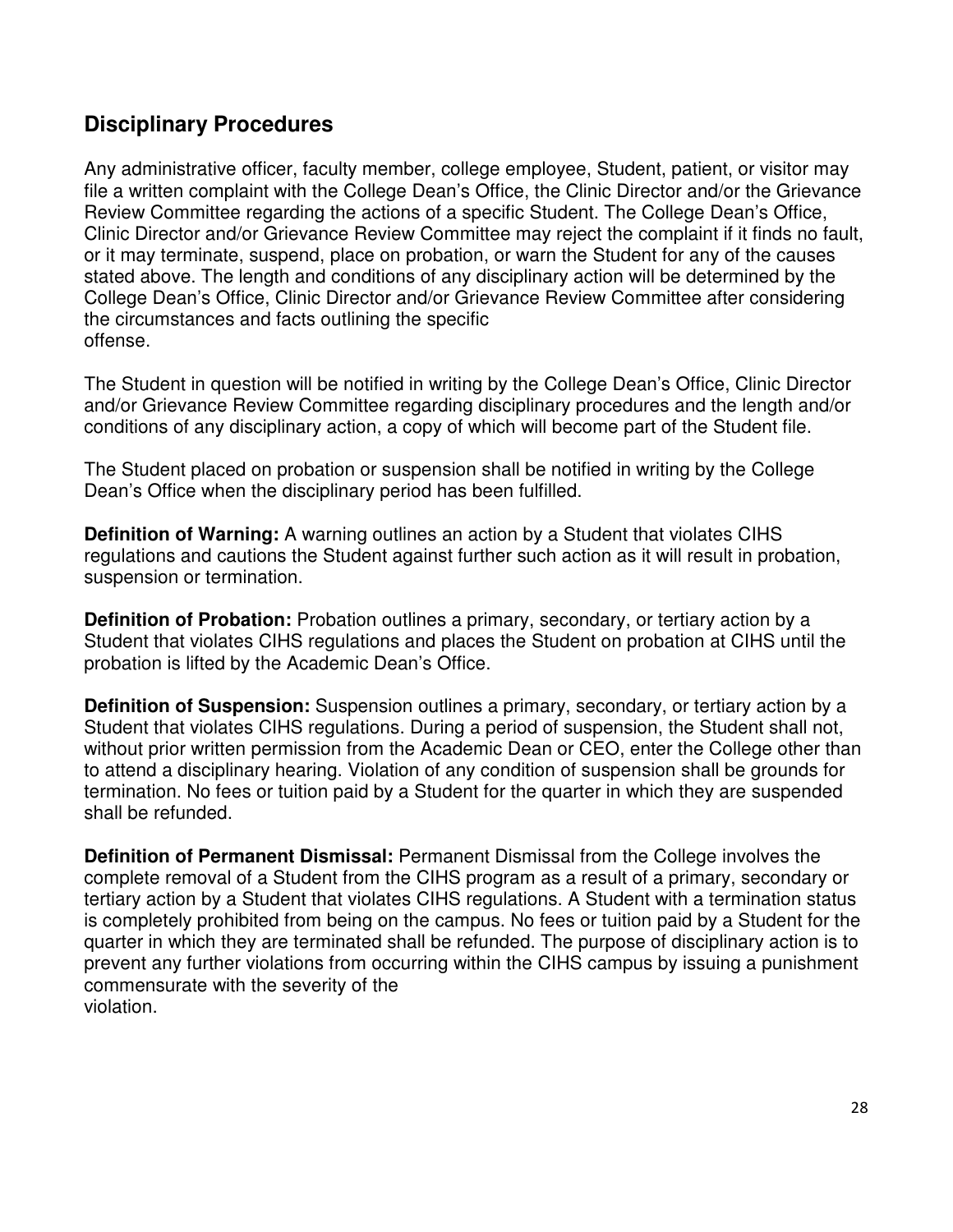# **SEXUAL HARASSMENT POLICY**

The College of International Holistic Studies (CIHS) is committed to providing an educational and work environment where employees, Students and faculty can work and learn together comfortably and productively, free from sexual harassment and sexual assault. Sexual harassment and sexual assault is illegal under both federal and state law and will not be tolerated under any circumstances.

**Sexual Harassment** is strictly prohibited. It is defined as unsolicited and unwelcome contact that has sexual overtones. This includes:

- 1. Unwelcome sexual advances, requests for sexual favors, and other verbal or physical conduct of a sexual nature when submission to such conduct is made either explicitly or implicitly a term or condition of an individual's employment; academic performance or grades. Such conduct which has the purpose or effect of unreasonably interfering with an individual's work performance or creating an intimidating, hostile, or offensive work, educational or treatment environment.
- 2. Verbal harassment: epithets, derogatory comments or slurs.
- 3. Physical harassment: assault, impeding or blocking movement, or any physical interference with normal work or movement, when directed at an individual.
- 4. Visual harassment: derogatory posters, cartoons, drawings, letters, notes, invitations, leering or staring at another's body, gesturing or displaying sexually suggestive objects.
- 5. Continuing to express sexual or social interest after being informed directly that the interest is unwelcome.

**Sexual assault** includes, but is not limited to, rape, forced sodomy, forced oral copulation, rape by a foreign object, sexual battery, or threat of sexual assault.

CIHS will take all reasonable steps to prevent or eliminate sexual harassment and assault of and/or by non-college related persons including consultants, suppliers, and others who are likely to have workplace and educational contact with college employees, Students and faculty.

# **Reporting Procedures and Disciplinary Action**

### **Sexual Harassment**

Any knowledge of sexual harassment must be reported immediately in writing and reported to the Academic Dean, Clinic Director or CEO. All complaints will be formally investigated. The Academic Dean and/or Clinic Director and the CEO will be responsible for consulting one another regarding the incident.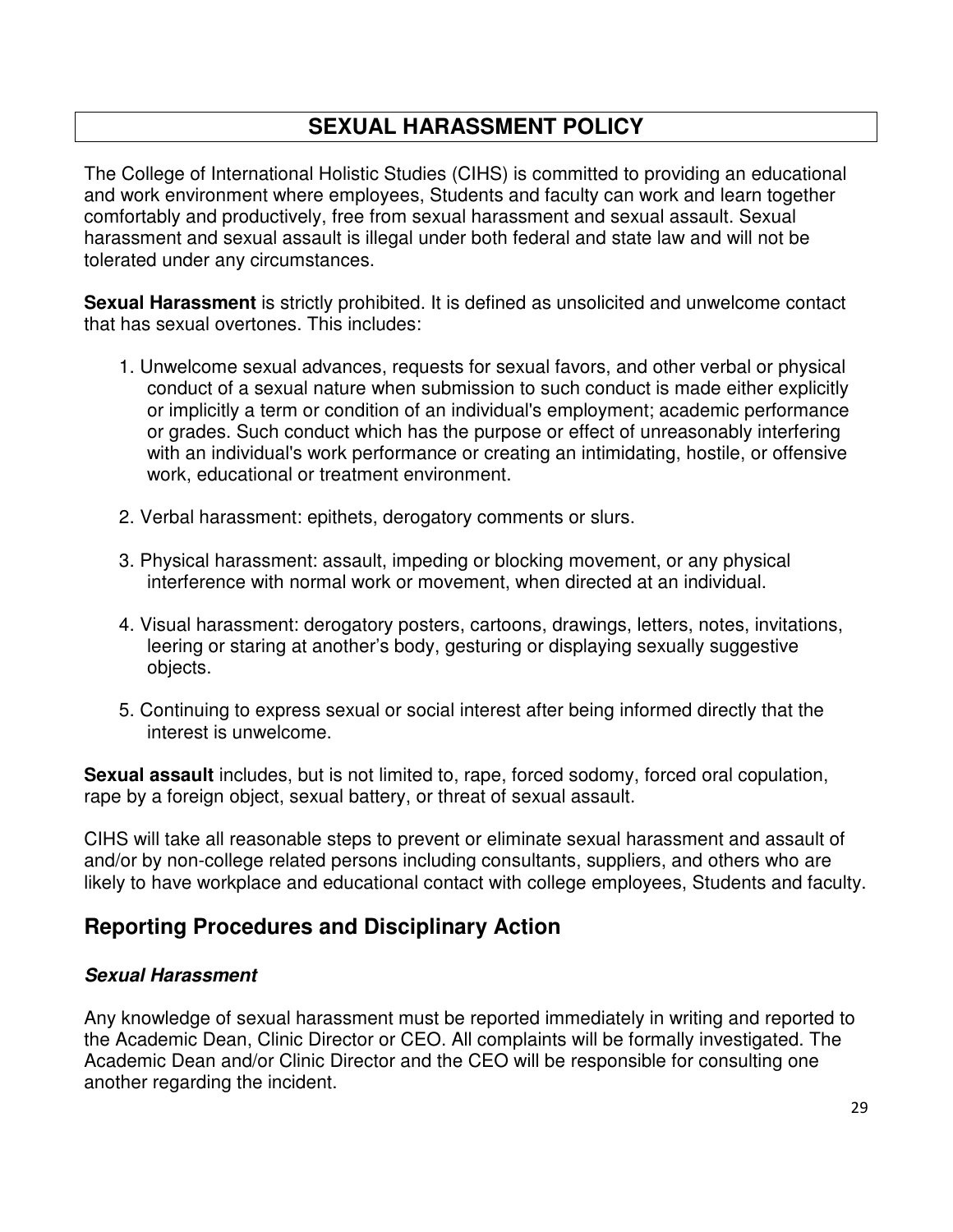Based upon the information received from the party(ies) (is) involved, a determination will be made regarding the appropriate disciplinary action. Any employee, Student, or faculty found to be in violation of this policy is subject to appropriate disciplinary action, including warnings, reprimand, suspension, and/or discharge.

### **Sexual Assault**

Any knowledge of sexual assault either by the victim or a third party(ies) should be immediately reported to the Academic Dean, Clinic Director or CEO.

If necessary, the Academic Dean, Clinic Director or CEO will designate someone to transport the victim to a hospital. Consent must be obtained from the victim before law enforcement authorities are notified.

As soon as the victim is able, he/she will be requested to complete a written complaint form. A list of crisis counseling centers is kept on file in the administration offices. The victim will be encouraged to make contact with one of these centers.

All complaints will be investigated by the Academic Dean and/or Clinic Director and the CEO. These individuals will consult with one another regarding disciplinary action. This investigation will be for internal institutional purposes as well as to aid any investigation undertaken by law enforcement authorities.

Any employee, Student, or faculty found to be in violation of the sexual assault policy is subject to discharge.

### **Liability**

If an investigation reveals that sexual harassment or assault has occurred, the perpetrator may be held liable and for monetary damages for his/her actions under state and federal law or in separate legal actions in civil court.

### **Retaliation**

Any employee, Student or faculty member who files a sexual harassment or sexual assault complaint, or assists in such activity, will not be adversely affected in any of the following situations, nor will they be discriminated against or discharged because of the complaint:

- Employment
- Educational Evaluation
- Educational Status

Complaints of retaliation will be promptly investigated and dealt with.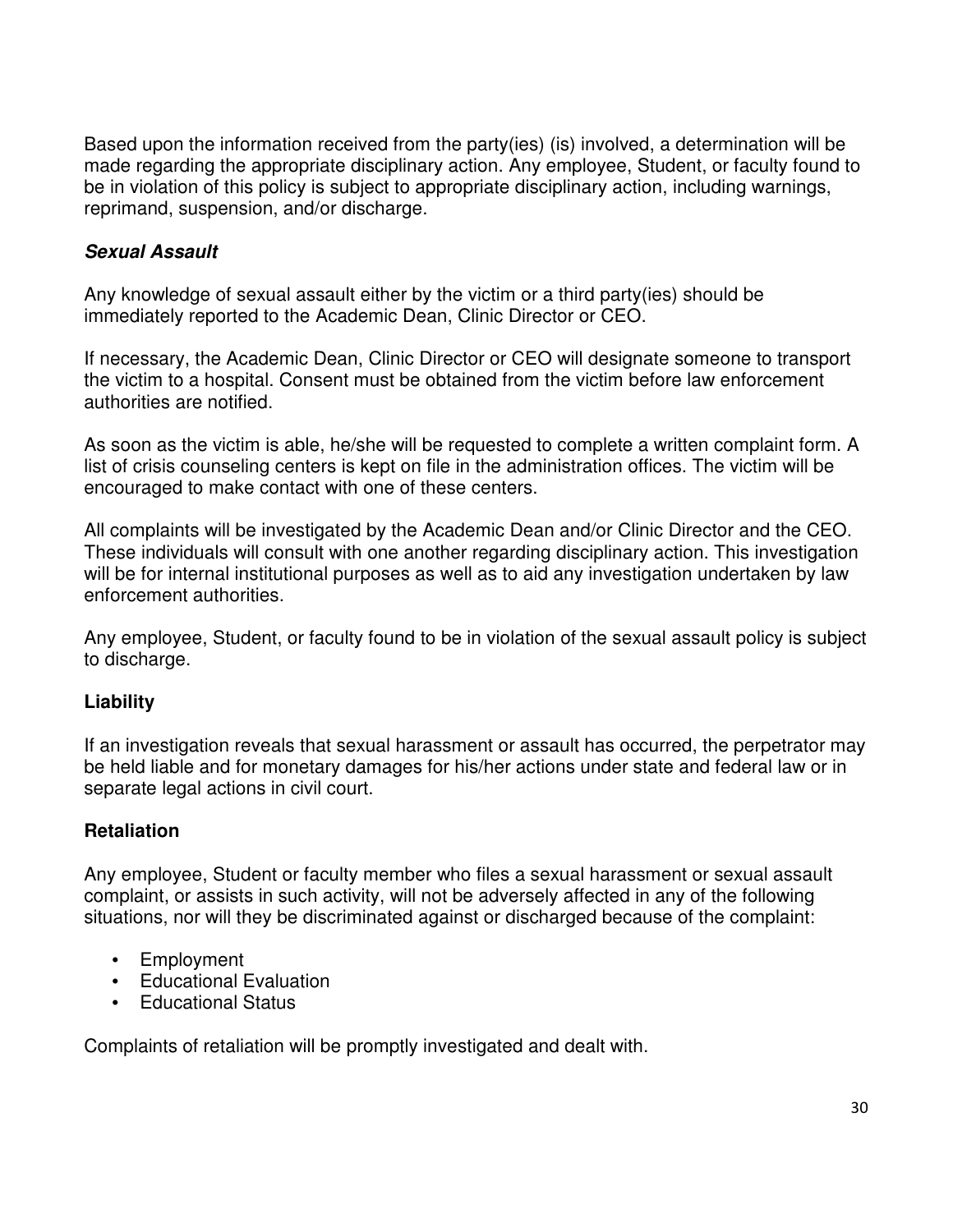### **Confidentiality**

College investigations and the results thereof will be conducted in confidence. Requests for information from the press, concerned Students and parents will be referred to the CEO of the College.

# **DRUG & ALCOHOL ABUSE POLICY**

This institution is committed to maintaining a drug-free workplace and drug free school.

Drug and alcohol abuse can lead to liver, heart and other chronic diseases, low birth weight, birth defects and infant mortality in expectant mothers, and death. The unlawful manufacture, distribution, dispensing, possession, or use of drugs, alcohol, or other controlled substances at this institution is strictly prohibited. Students and employees are required, as a condition of enrollment and/or employment, to abide by this policy.

To the extent allowed by local state and federal laws, this institution will impose disciplinary action against Students and employees for violating these standards of conduct. These actions may include suspension, expulsion, and termination of employment, referral for prosecution and/or required completion of a drug or alcohol rehabilitation or similar program.

The institution, as required by federal regulation, will report all employees convicted of a criminal drug offense occurring in the workplace to the Canadian Department of Education. Consistent with these same regulations, employees, as a condition of employment; and Students, during their period of enrollment; are required to provide written notice to this institutional their conviction for a criminal drug offense.

The report must be made within 10 days after the conviction.

In addition to institutional sanctions, Students and employees convicted of the unlawful possession or distribution of illicit drugs or alcohol could face local, state and federal legal penalties which include the loss of eligibility for federal financial aid, fines, imprisonment and the seizure of drug related assets.

This institution continues to make a good faith effort to provide a school and workplace free from the illicit use, possession or distribution of drugs and alcohol.

By signing the receipt for this Student Manual, Students acknowledge they have read and understand they are accountable for this policy on drugs and alcohol abuse.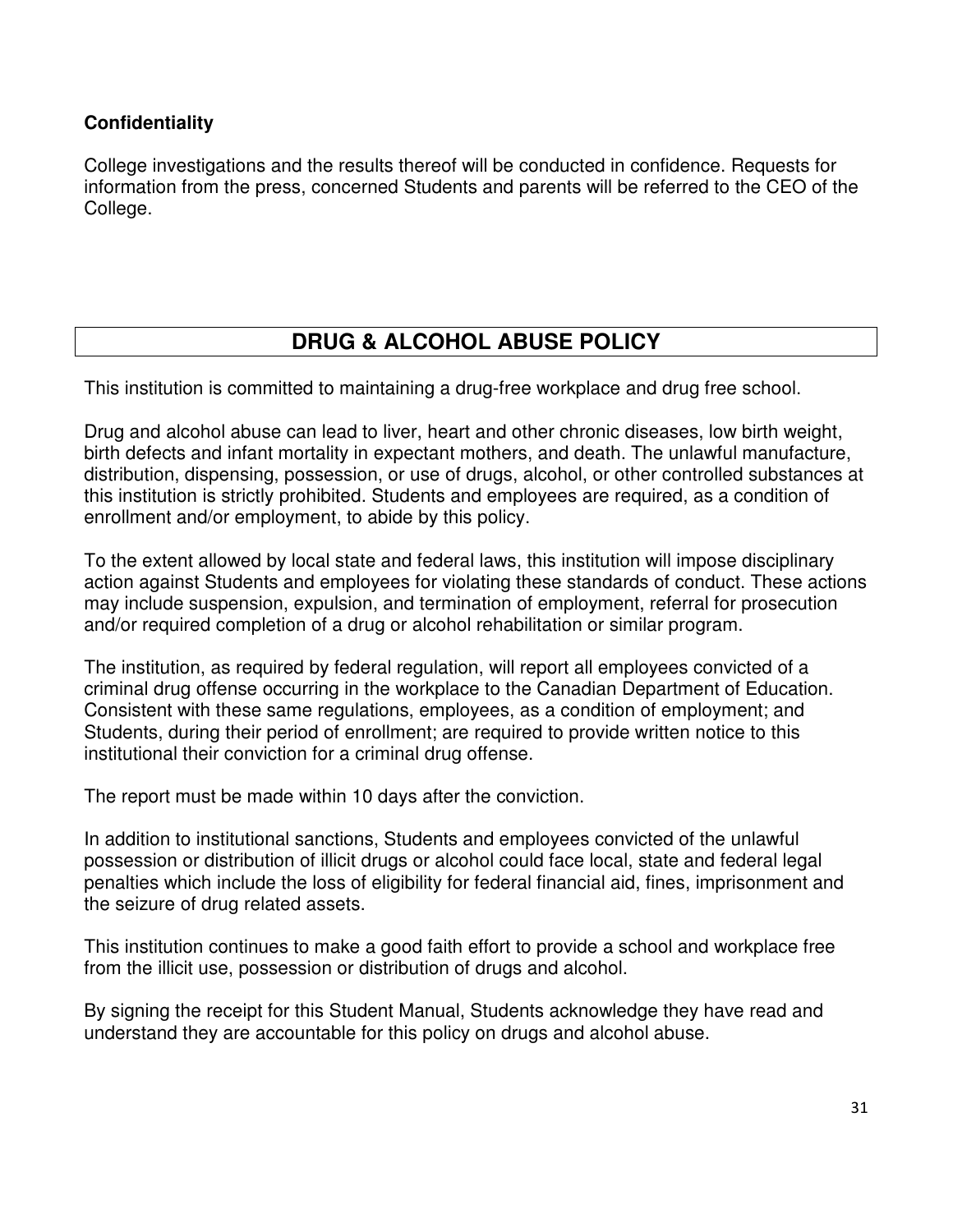# **STUDENT RIGHTS AND RESPONSIBILITIES**

Students are required to be **familiar with all the rules and regulations set forth in the current College Catalogue, Student Manual and Clinic Manual.** 

Students are required to **read all official posted bulletins and Academic postings via emai**l.

**Students must ensure the Office has current and accurate contact information including the Student's mailing address, email, and telephone contact numbers**. The College will communicate to Students via telephone and/or email and Students are responsible for accessing these communications.

### **Student Rights as Related to Withdrawals and Leaves of Absence**

Students may apply in writing to the Academic Dean for a Leave of Absence, stating a reason for the absence and an expected date of return to the program. A leave of absence may be allowed for up to one calendar year.

### **For Students receiving financial aid, leave of absence may not exceed 180 days in duration during a 12 month period, and must comply with appropriate requirements of the Federal Financial Aid Program.**

Students who withdraw from all courses, or who do not register for the following quarter without notifying the College will be presumed to have dropped the program, and will earn the status of "Unofficial Withdrawal" and must apply for re-admission under the admissions guidelines in effect at the time the Student re-applies.

### **Student Rights as Related to Minimum Grade and Attendance Requirements**

According to school policy, Students must attend at least 80% of the hours required for any given academic course or a grade of "F" is assigned. In the absence of compelling reasons, the grade determined by an Instructor is final. Students must petition for a grade change no later than four weeks after the quarter ends.

### **Accommodations and the Canadians With Disabilities**

CIHS will endeavor to provide appropriate accommodations under the Canadians' With Disabilities Act for qualified Students.

Please inform the Academic Dean of your needs, so that the school can provide any reasonably necessary services.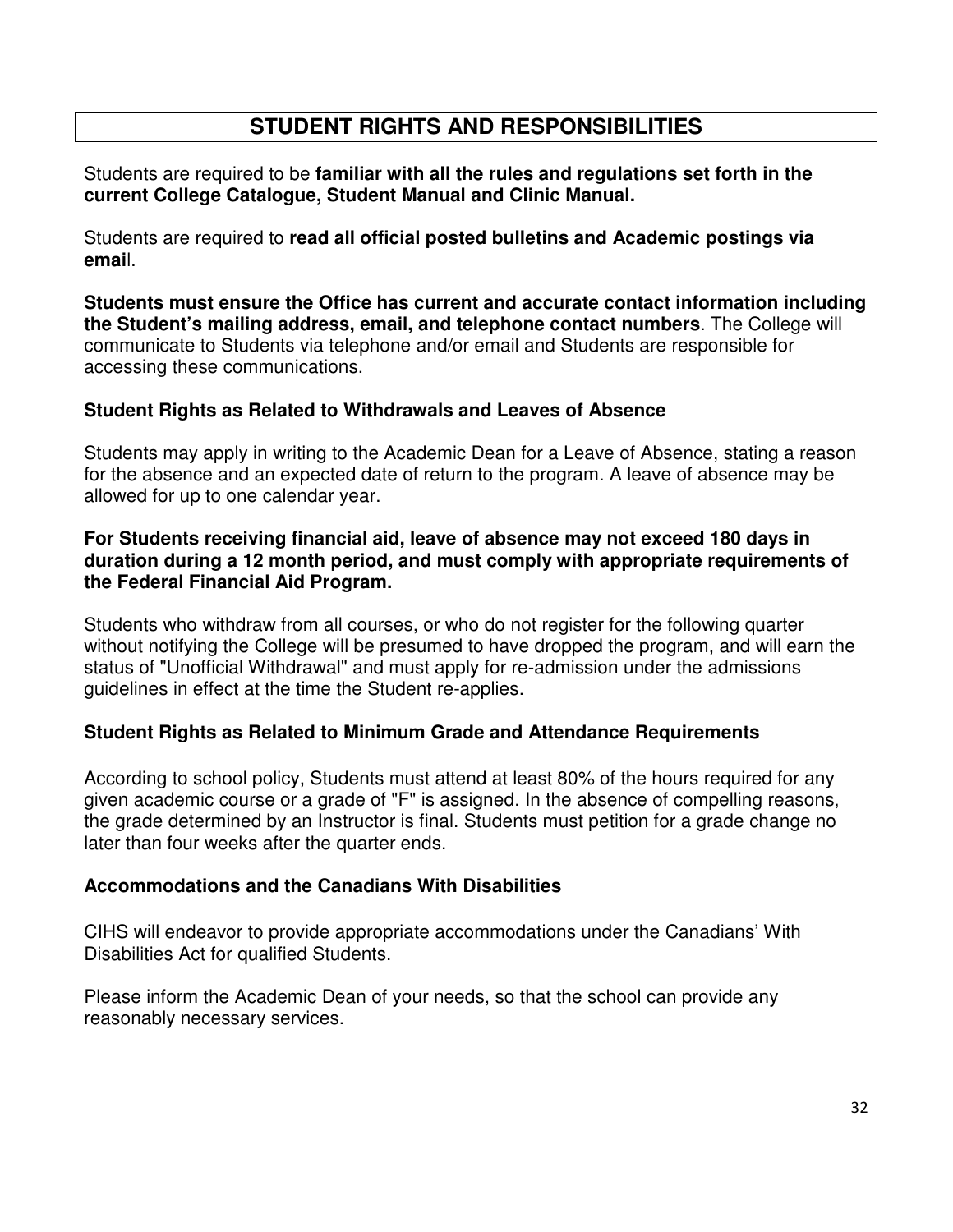### **Student Rights as Related to Professionalism and Student Etiquette**

Students are required to maintain appropriate and professional standards of conduct and appearance at the College.

### **Student Rights as Related to Student Health Services**

The Holistic Medical services of the Intern Clinic are available to Students and their immediate families at reduced rates.

### **Student Right to Records**

Students may obtain copies of their own records upon submission of a request form filed with the Dean of Students.

# **Student Complaint Procedure**

### **General Guidelines:**

- 1. A statement of complaint must be made in writing.
- 2. All complaints are confidential.
- 3. The procedure outlined below must be followed.
- 4. A staff presented with a verbal complaint will ask the student to follow the procedure and remind the student of the written complaint requirement
- 5. The Administrator will also ask for a copy of any written response(s) from those already contacted by the student in accordance with the procedure.
- 6. Arrangements for meetings and written responses from the person being complained about will be made in a timely and professional fashion. No complaint will go unanswered.
- 7. Records of Complaints will be maintained in the location where it originated for a period of at least three years.

### **Complaint Procedure:**

### Step 1.

The student will request a meeting with the Instructor responsible for the course to discuss the complaint verbally.

If not resolved at this level, the student will proceed to Step 2.

### Step 2.

The student will submit a completed written complaint to the Dean of Students, using the contact information: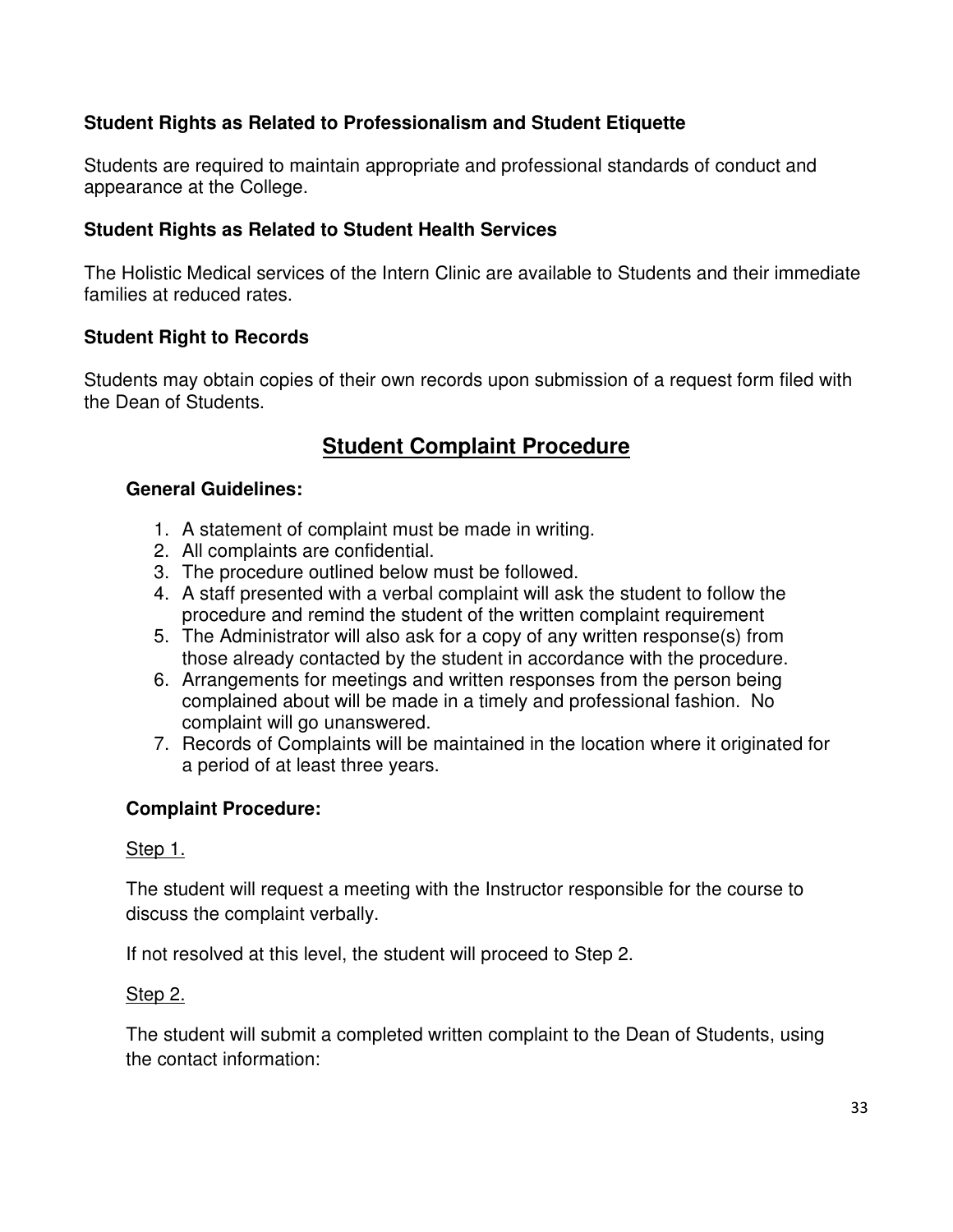Dr. Anthony Speroni ND, DCM(P) Dean of Students 1-9087 Derry Road, Milton ON, L9T 7Y9 (905) 864-8694 info@cihs.ca

The Dean of Students will arrange a phone meeting with the student within 7 days of receipt of the written complaint.

The student will have an opportunity to make an oral presentation of the complaint at this meeting and to have another person on the call, provided this person has declared themself as being in attendance, or another person make the oral presentation on his/her behalf. This phone call will be recorded.

The Dean of Students will provide a written response to the student, outlining the discussion and any proposed and/or agreed upon solution(s) within 14 days of the phone call. This response will include a decision statement, together with the reasons on which the decision is based and minutes of meetings held.

If not resolved at this level, the student will proceed to Step 3.

### Step 3.

The student will submit a completed written complaint to the Executive Director, using the contact information:

Dr. Linda Henderson Executive Director 1-9087 Derry Road, Milton ON, L9T 7Y9

The Executive Director will arrange a meeting with the student within 14 days of receipt of the written complaint and the report from the Dean of Students with recommended solutions and the student's objections or comments regarding these solutions.

The student will have an opportunity to make an oral presentation of the complaint at this meeting and to have another person present or another person make the oral presentation on his/her behalf. This meeting will be minuted and recorded.

The Executive Director will provide a written response to the student, outlining the discussion and any proposed and/or agreed upon solution(s) within 14 days of the meeting and minutes of meetings held.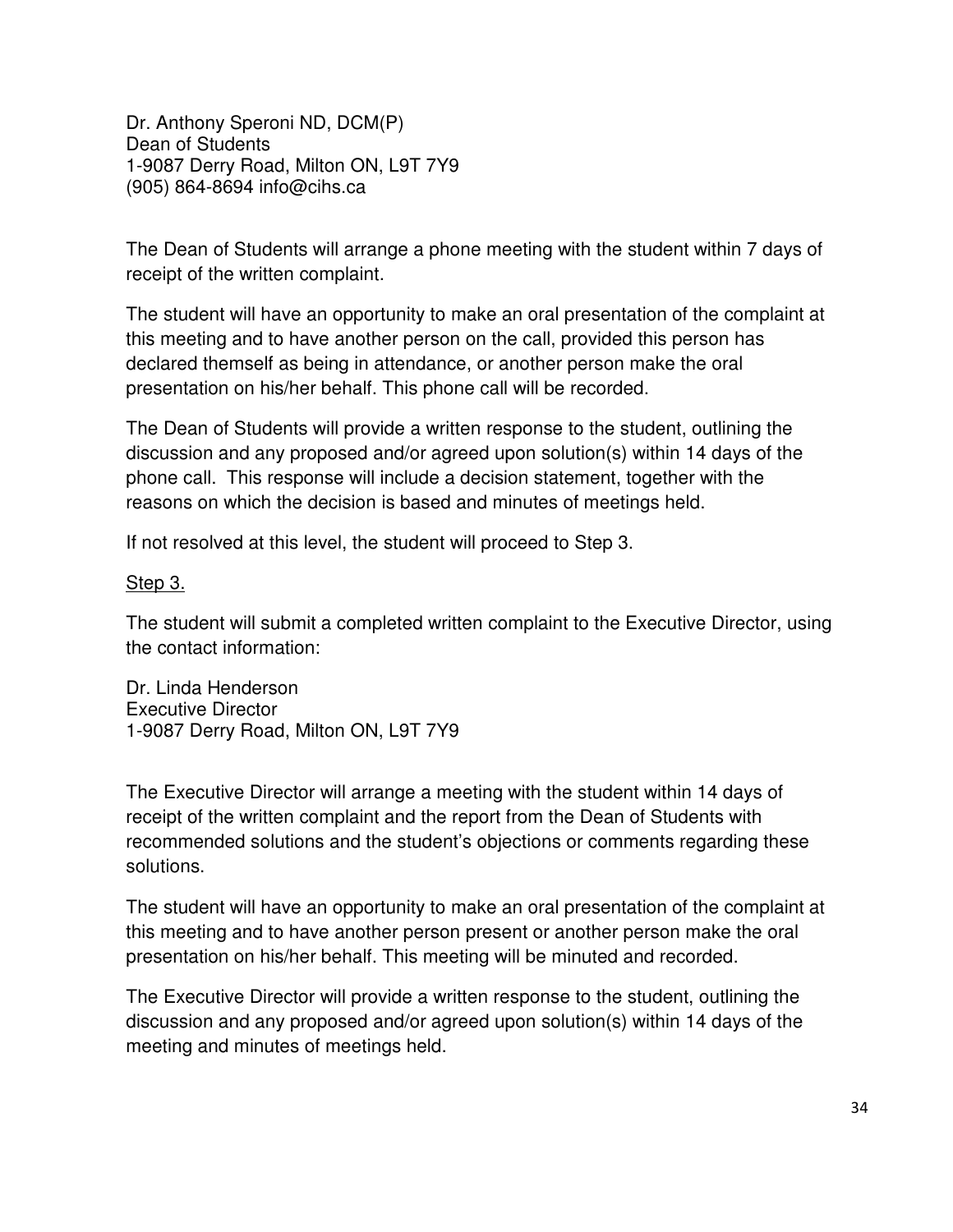If not resolved at this level, the student/school will proceed to contact an independent and mutually agreed to, arbitrator. The costs of this arbitrator will be split 50/50 provided both parties have agreed to the arbitration process and the independent arbitrator.

### **NON-DISCRIMINATION POLICY**

CIHS does not discriminate on the basis of race, color, ancestry, gender, age, sexual orientation, national or ethnic origin, religion, disability, medical condition, marital/parental status or status as a disabled veteran or veteran of the Vietnam era in the administration of educational policies, admission policies, scholarships, financial aid, employment, or any other program or activity.

### **LICENSING INFORMATION**

Graduates of CIHS are qualified to apply for various designations upon successful completion of the various programs of study. These applications will be explained in the required meeting with the Dean of Students upon completion of the program involved.

If you are interested in practicing outside of the Province of Ontario, information on each province or state or municipality in which you want to practice may be obtained. Each province/state has its own requirements, practices, title uses, insurance practices, and legal regulations which vary greatly.

### **STUDENT SERVICES**

### **Library**

The CIHS Library was established to serve as a repository and resource for research in the field of Holistic Medicine. The Library has established the following goals:

- 1. The maintenance of at least one copy of every useful text published in English on the subject of Natural Medicine.
- 2. The maintenance of copies of essential texts relating to each subject offered in our curriculum.
- 3. The expansion of our collection of videotapes and other audio-visual materials relating to Natural Medicine and general medical health care.
- 4. The maintenance of a place of study for Students, faculty, health professionals, and interested members of the general public.
- 5. The establishment of an Internet workstation to enhance the research capabilities of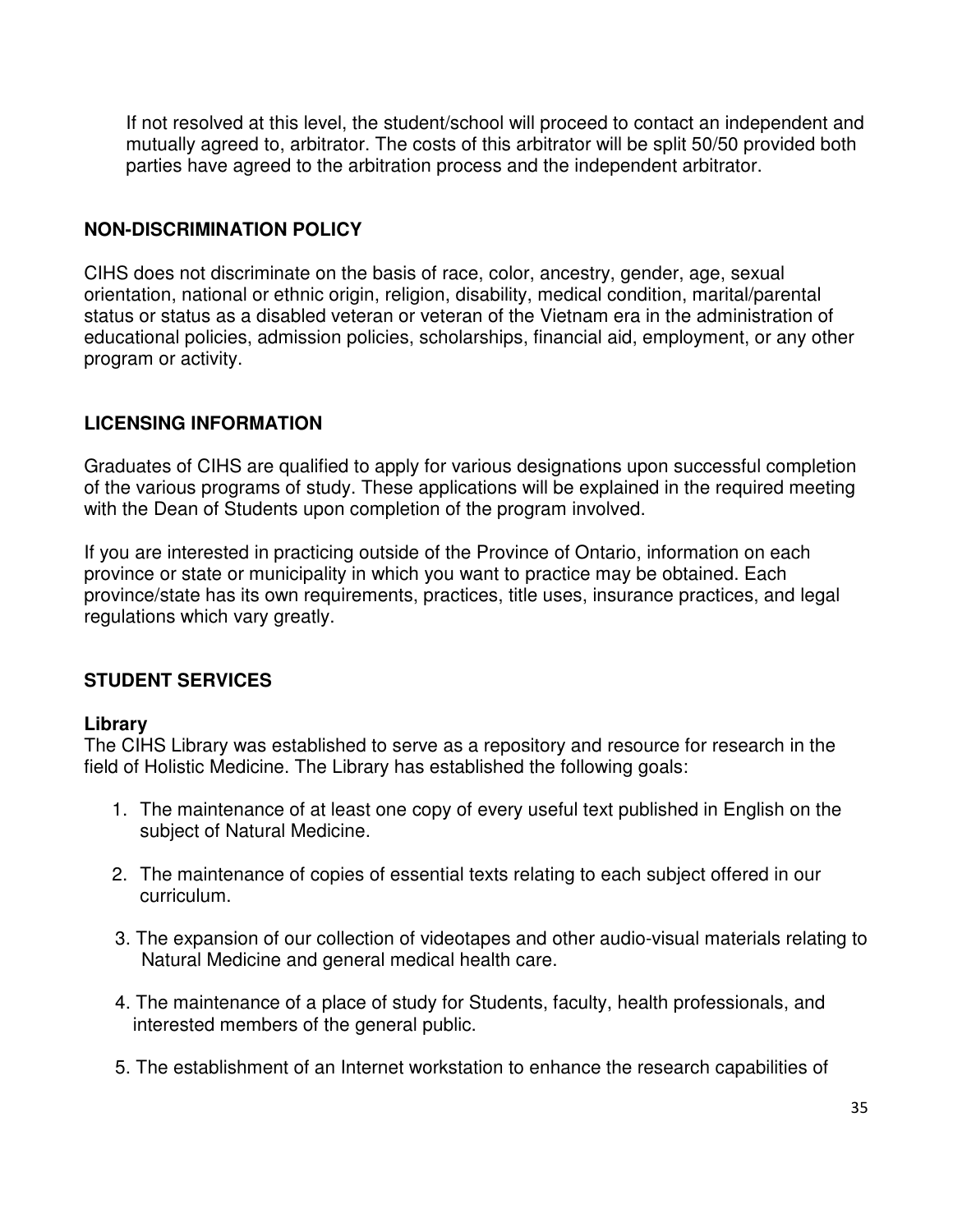CIHS's Student body.

6. To develop and maintain a CD-ROM collection for in-house computer use. The library currently houses over 3000 books and journals as well as video and audio tapes. In addition to Natural Medicine, there are many books on Western Science and Medicine, psychology, philosophy, and alternative health care systems.

Reference books are on reserve for use in the library only. We urge Students to make use of the library's resources.

# **Communication**

Accurate communication helps to prevent potential misunderstandings and the spread of misinformation. There is a general open-door policy within the Administration. Students and Faculty are encouraged to approach one another and the administration with any questions or concerns.

### **School responsibility:**

Any significant policy changes that will impact Students will be posted at least one quarter prior to implementation. Students and faculty will be informed of changes by the following method:

E-mail. All CIHS Students are required to have a valid e-mail address and to keep the administration informed of any changes to their email address. Students without a home computer may use the computers in the library to check email. Students are responsible for all College communications sent to them via email.

### **Student's responsibility:**

- a) Check your e-mail regularly.
- b) Contact the Administration if you have any questions regarding policy or requirements.
- c) Maintain current and accurate Contact Information including current mailing address, telephone number(s) and email address. Students are responsible for any notifications sent to the contacts currently on file, including email notifications and written communications.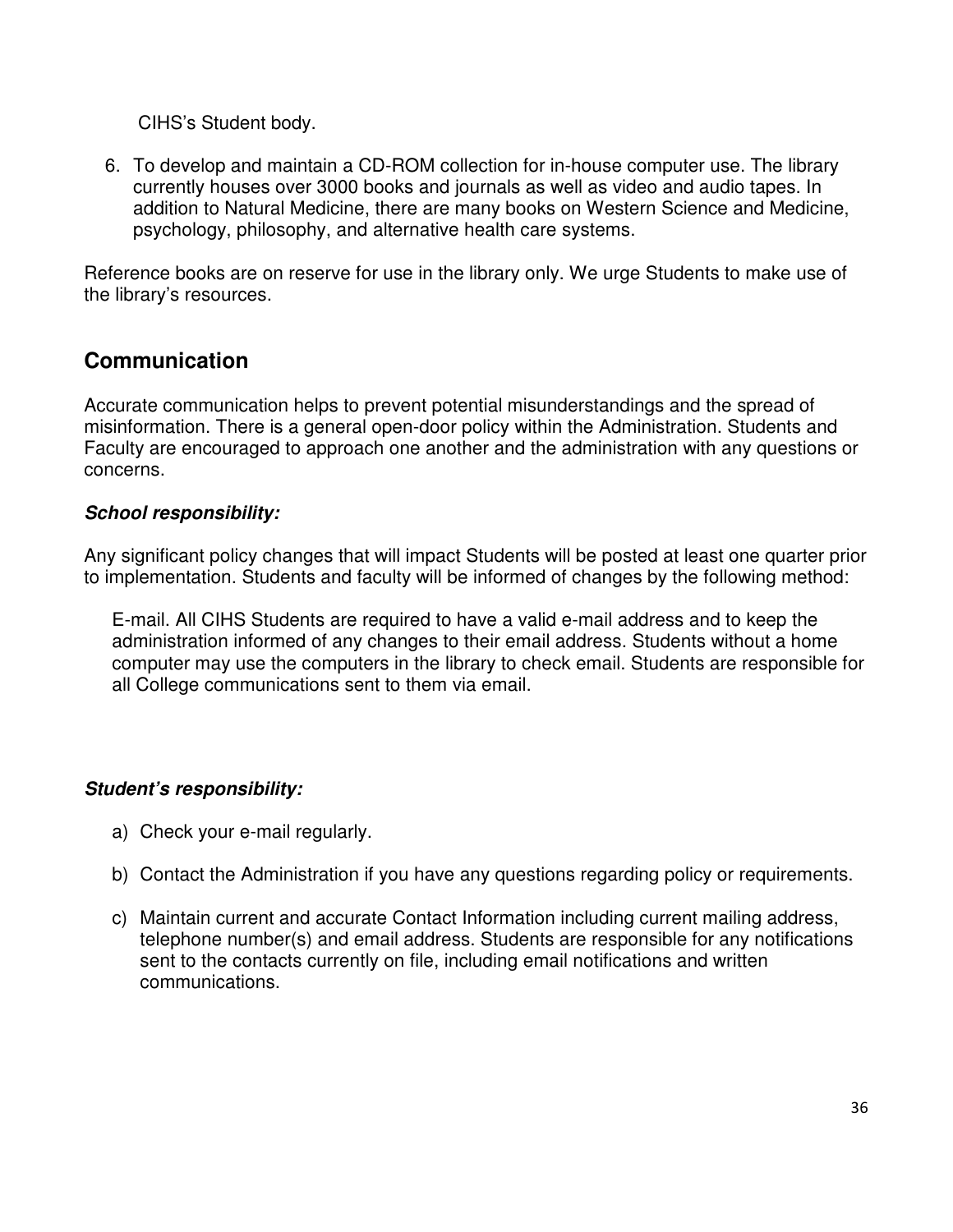### **Student Health Services**

The services of Halton Holistic Healthcare are available to Students and their immediate family members at a reduced cost. Please contact the Clinic business office for information about the services available and the rates for services.

### **Change of Name or Address**

Students who wish to change their name on official School records should fill out a Correction or Change of Name Form available in the Administration Office. All name changes are recorded on the transcript. Students must provide proof of name change, including, but not limited to, marriage certificate, social security card or naturalization certificate.

### **Requesting a Transcript**

Students who wish to request a CIHS Transcript should complete a "Transcript Request Form" available in the Administration Front Desk. Official transcripts cost \$35 each. Students must pay for the transcripts, complete and leave the form for the Registrar, and the transcript will be prepared and mailed out per the Student's request.

# **STUDY TIPS**

# **Tips on Maximizing Your in Class Education**

- 1. Study! Study! Study!
- 2. For every hour in the classroom, study 2 hours outside.
- 3. If you have to commute, tape your classes and listen to them in the car.
- 4. Make flash cards. Study while waiting in line at the grocery store, on a walk, etc.
- 5. Get into study groups from the very beginning. 2-4 people in each group are optimum. Meet at least once per week for each class.
- 6. Balance out your studies with fun stuff movies, dancing, museum exhibits, etc.
- 7. Take responsibility for your education. Ask questions when you don't understand. Read everything you can on a subject.
- 8. If you're having problems, let someone know. Get help earlier rather than when it's too late.

### **Style Guide**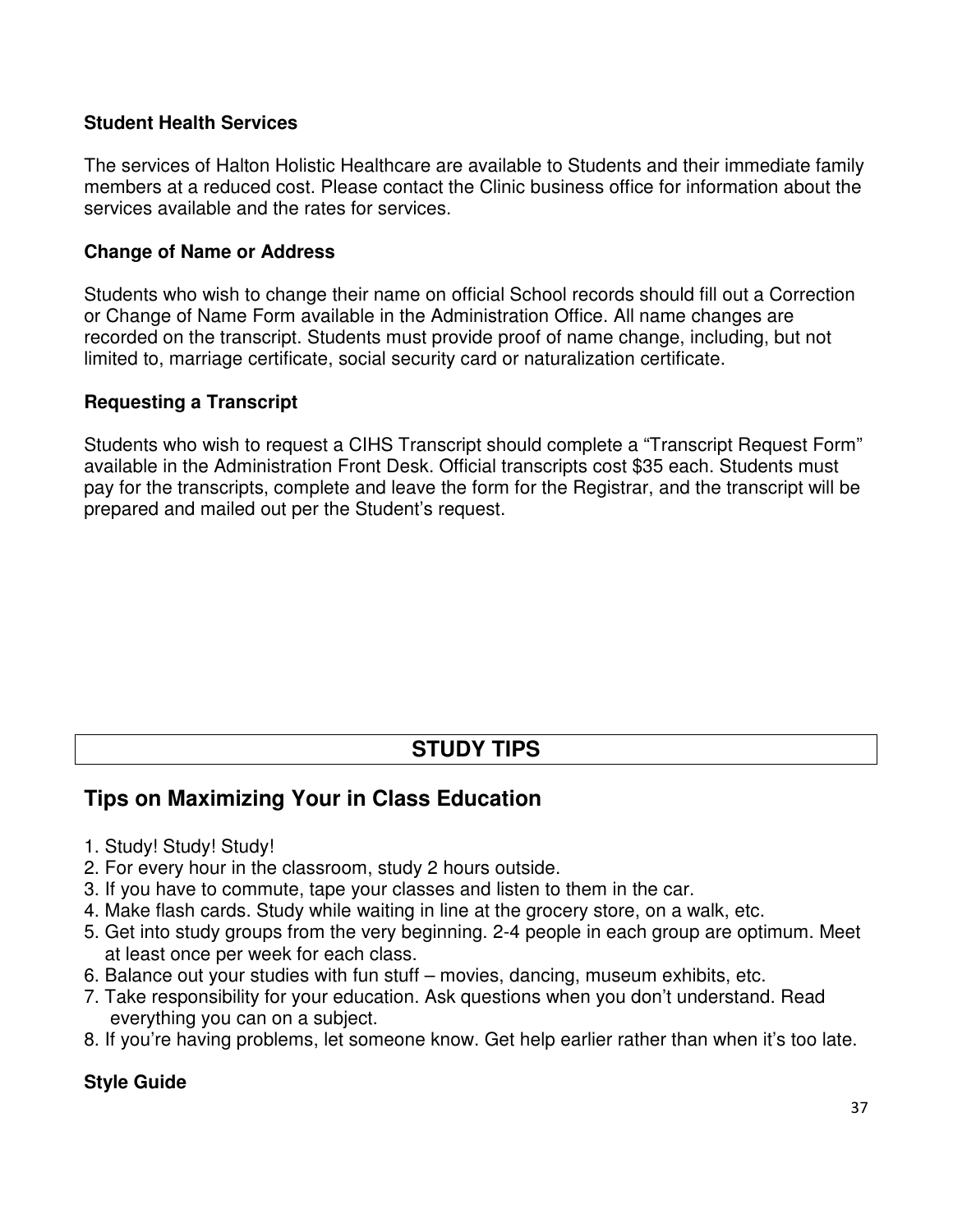We recommend that all Students follow this standard format for reports and papers. Variations from this standard will be at the discretion of individual faculty members. All papers are to be:

• Typed in 12 point Times New Roman font, block paragraph, double spaced

• Stapled in the upper left hand corner

• Include a regular paper cover page with title, Student's name, date, course name, name of **Instructor** 

• Do not enclose reports in separate covers. (i.e. Acco binders, folders, clamp binders, etc.)

• Include pagination

• Include numbered references (bibliography) cross-referenced in the text in the following APA format:

Author's last name, first name. Title of publication or article. Journal Title or publisher. Year of publication. For journal references: (volume #) page #; For books: publisher's main location and page number reference.